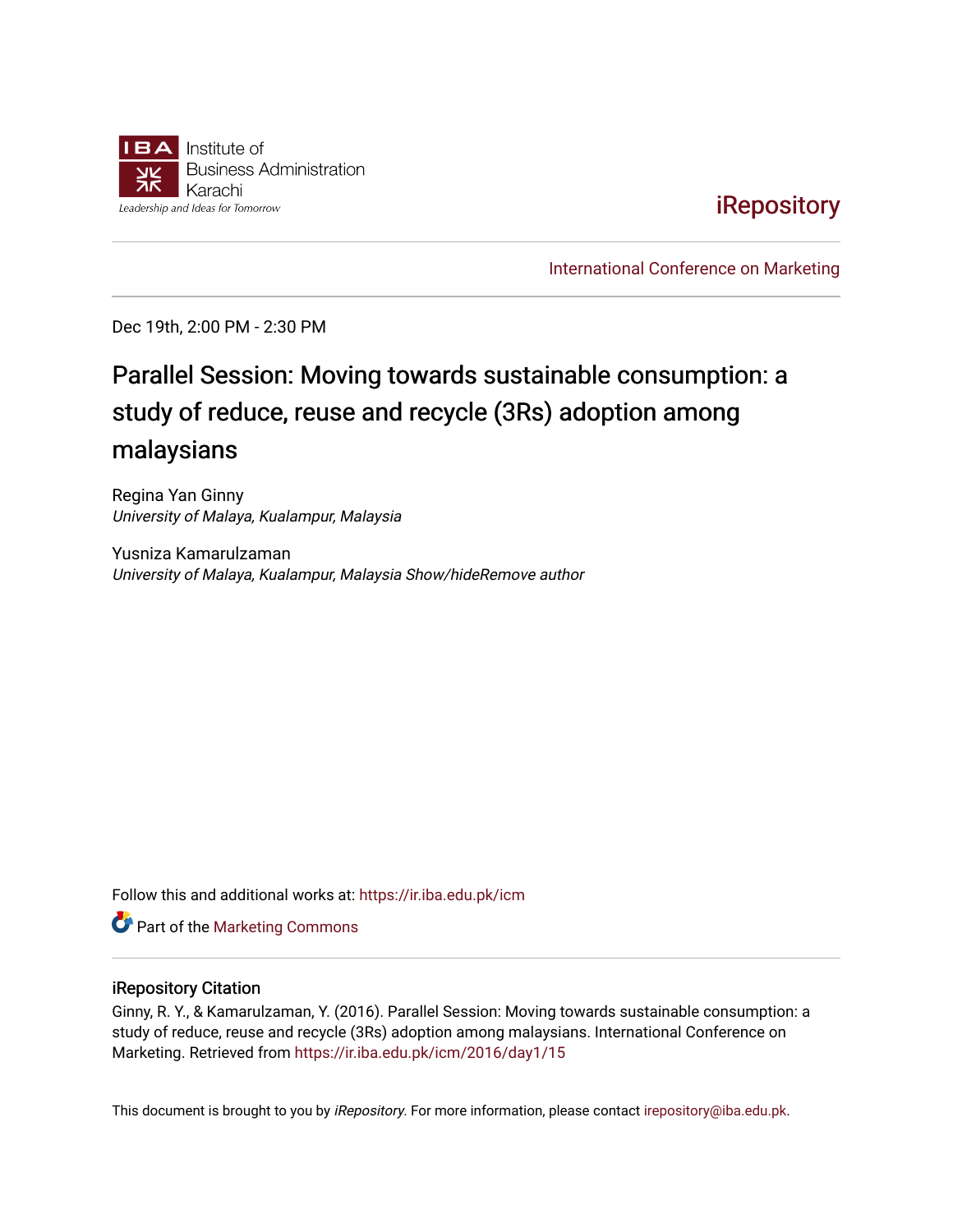## **Moving Towards Sustainable Consumption: A Study of Reduce, Reuse and Recycle (3Rs) Adoption among Malaysians**

Ginny, Regina Yan<sup>1</sup>; Kamarulzaman, Yusniza<sup>1</sup>

<sup>1</sup>University of Malaya Reginayan21@gmail.com; [yusniza@um.edu.pk](mailto:yusniza@um.edu.pk)

*Abstract: Over the last decade, rapid globalization, industrial development, economic growth and technological advancement hasresulted in population growth and unprecedented changes to the social and cultural lifestyle in Malaysia. One of the dramatic increase was witnessed in the consumption of goods and services due to the rising household income and progressive consumption-oriented lifestyles. On one hand, it helps to stimulate economic activities, but on the other hand, it poses threat to the diversity and stability of the natural environment in various ways. Hence, the key purpose of this study is to identify the factors that affects Reduce, Reuse and Recycle (3Rs) adoption among Malaysians by proposing a model for the prediction of 3Rs adoption, deriving upon Value-Belief-Norm Model with the*  inclusion of perceived behavioral control from Theory of Planned Behavior. The *study includes a total of 407 qualified respondents from all over Malaysia who are the actual adopters of 3Rs. The results demonstrate a profile, behavior and experience of consumers towards 3Rs adoption. The regression analysis was utilized to test the hypothesized relationships among the constructs. All the sixhypothesized relationships were supported. The new ecological paradigm acts asa mediating variable to altruistic value, biospheric value and egoistic value and directly affects the adoption. The findings also indicates several key theoretical and managerial contributions. It was proven that new ecological paradigm is the key determinant of 3Rs adoption decisions, and then followed by perceived behavioral control. Also, biospheric value is the key influence on new ecological paradigm, followed by altruistic value and egoistic value. The study also reveals that recycling behavior is different from waste reduction and reusing behavior. Overall, there are more Malaysians performing recycling behavior as compared to reducing and reusing waste.*

*Keywords: Green Marketing, Sustainable Consumption, Consumer Adoption of Reduce, Reuse and Recycle*

## **1. Introduction**

Over the last decade, rapid globalization, industrial development, economic growth and technological advancement has resulted in population growth and unprecedented changes to the social and cultural lifestyle in Malaysia. The growing local and global concerns about significant environment issues, such as pollution, climate change, global warming and sustainability of natural resources has posed a great challenge to mankind (Steg & Vlek, 2009). These problems are at least partly rooted in human behavior and actions which have caused research to flourish in environmental values and concern with a multitude of publications on the determinants of pro-environmental behavior and on the adoption of waste management (Best & Mayerl, 2013; Trudel & Argo, 2013). One of the dramatic increase was witnessed in the consumption of goods and services due to the rising household income and progressive consumption-oriented lifestylesOn one hand, helps to stimulate economic activities, but on the other hand, poses threat to the diversity and stability of the natural environment in various ways (Haron et al., 2005; Mukherji & Mukherji, 2012; Moh & Manaf, 2014). Thus, environmental issues are becoming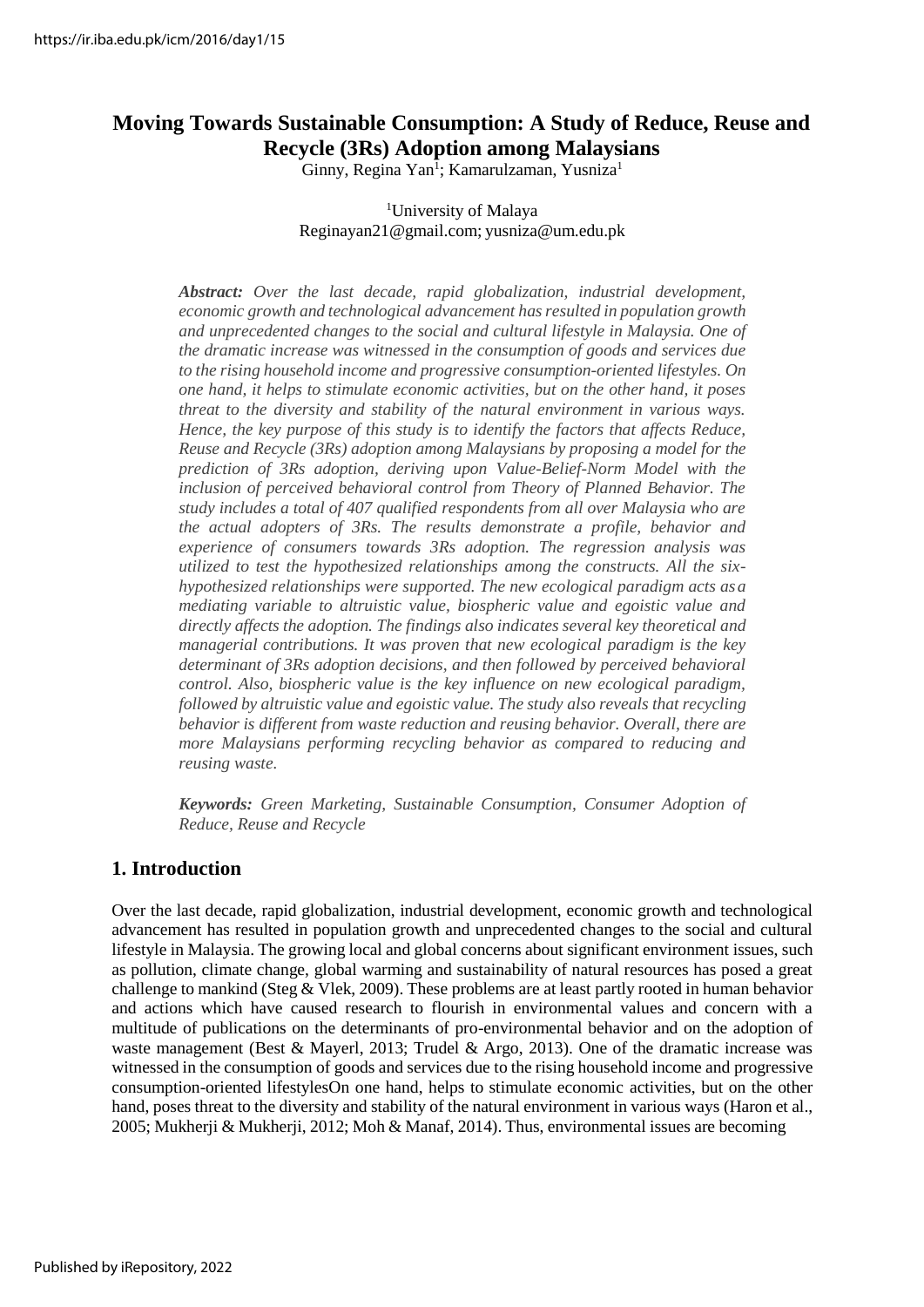a crucial concern in today's world and is detrimental to human health when there is a lack of access to clean water and air (Nameghi & Shadi, 2013; Pakpour et al., 2014).

Recent studies also found that consumers' adoption of sustainable consumption is very much affected by the individual's values, beliefs, principles and orientations (Aguilar-Luzón et al., 2012; Best & Mayerl, 2013; Izagirre-Olaizola, Fernández-Sainz & Vicente-Molina, 2015). Therefore, this study sets out to close the gaps by examining the factors that influences Malaysian on their sustainable consumption behavior towards Reduce, Reuse and Recycle (3Rs) adoption.

#### **1.1. Sustainable Consumption**

Generally, 'sustainable consumption' can be expressed as the intentional behavior or actual behavior to use products and services to satisfy certain basic needs; enhancing the quality of life while minimizing irreplaceable natural resources usage and detrimental consequences that has resulted from production and development activities, such as toxic materials, emission of waste and environmental pollution as derived within an individual's consideration set of values, beliefs, norms and related actions so that the actual behavior or outcome of the present generation needs does not jeopardize the capability of future generation consumption needs (Dolan, 2002; Jones et al., 2009; Mukherji & Mukherji; 2012; Park & Ha, 2014).

Nevertheless, Demarque et al. (2015) and Van Dam and Fischer (2015) viewed sustainable consumption as a social dilemma, indicating a trade-off between immediate personal benefits and delayed collective gains, where individual rational choices may lead to collective undesirable outcomes. Nonetheless, the concept of sustainable development and consumption were initially presented by the Brundtland Report approximately 25 years ago, entitled "Our Common Future" as pointed out by Peattie and Peattie (2009) and Lee (2014). The Brundtland report clearly showed the existing patterns of development, consumption and production were unsustainable in nature, leading to the debate and criticism by the environmental activists and campaigners prior to the report publication. These environmentalists argued that the marketing discipline's role of promoting global consumption growth by offering solutions to consumers to target more sales and consumption levels does not contribute to the macro marketing context of sustainable consumption (Dolan, 2002; Peattie & Peattie, 2009; Gifford & Nilsson, 2014; Lee, 2014; Pakpour et al., 2014). Additionally, sustainable consumption can be regarded as a strategic move of focusing on new ways to meet consumer needs by emphasizing on society and environmental well-being, as well as economic benefits (Haron et al., 2005).

Berger and Corbin (1992) pointed out that it is critical for institutions, marketers, policymakers and the government to implement sustainable remedial ways to overcome these environmental issues in order to mitigate ecological harms on animals, plants and non-renewable natural resources that might result in global warming, air and water pollution, ozone layer depletion, increase of species loss and farmland degradation (Tanner & Kast, 2003; Haron et al., 2005; Mukherji & Mukherji, 2012; Cecere, Mancinelli & Mazzanti, 2014). Paco, Alves and Shiel (2013) added that the satisfaction of human needs should be met with minimal damages to the ecology and natural environment. Thus, effective measures and approaches should be undertaken to resolve this problem for the long run. Urgent remedy is also required to encourage consumers to believe that their behavior to purchase, consume and dispose sustainably can significantly affect the environment and ecological well-being, while emphasizing on developing cleaner and efficient technologies to accommodate the consumption scale growth (Tanner & Kast, 2003).

## **1.2. Reduce, Reuse and Recycle (3Rs) Adoption**

Caring for the environment is no longer promoted by environmental activists or campaigners as a marginal theme, but it has now become a mainstream issue which has captured the attention of the public (Culiberg, 2014), which results in the surge in adoption of 'Reduce, Reuse and Recycle', or also known as '3Rs'. By far, 3Rs adoption is an effective means for reducing landfills, saving on raw materials and preserving the environment against solid waste disposals (Moh & Manaf, 2014; Park &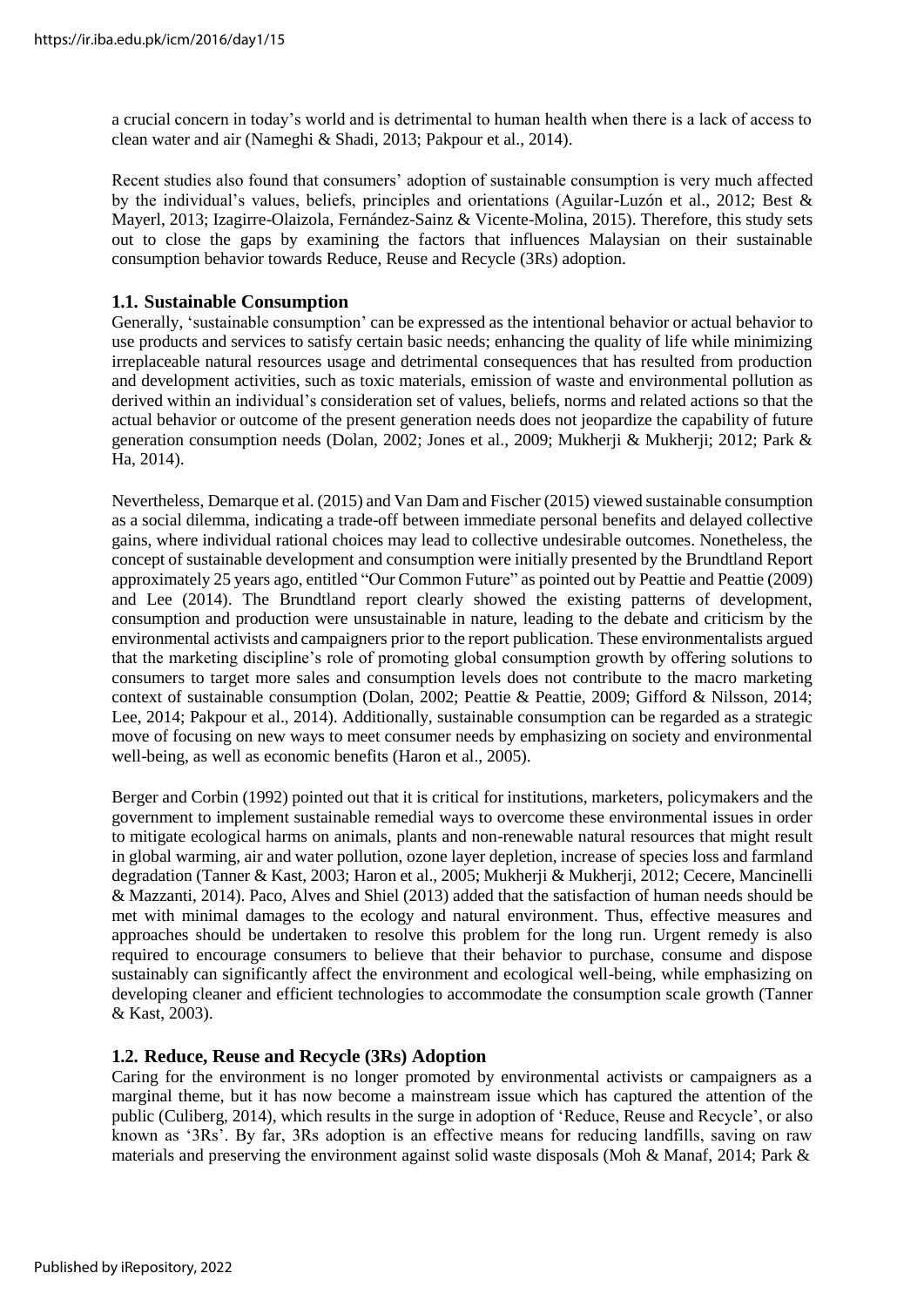Ha, 2014). Reducing, reusing and recycling glass, paper, plastic, oils, metals, energy and other waste materials can be a cost-effective way to ultimately converse natural resources, protect the biosphere and diminish landfill problems (Hopper & Nielsen, 1991; Zen, Noor & Yusuf, 2014).

Numerous studies on pro-environmental behaviors, green consumption and ethical beliefs discusses about the increasing importance of 3Rs adoption, indicating that individuals who engage in these practices would usually act for the long term societal benefit instead of temporal advantage (Zhu et al., 2013; Culiberg, 2014; Lorek & Spangenberg, 2014). It is assumed that 3Rs adoption is closely linked to the values orientation, beliefs, norms, culture, economic and socio-demographic factors (Thomas & Sharp, 2013; Izagirre-Olaizola, Fernández-Sainz & Vicente-Molina, 2015) that has encouraged more involvement and willingness from consumers to adopt 3Rs.

## **1.3. Research Gaps**

Although numerous literatures have investigated on recycling behavior (Hopper & Nielsen, 1991; Derksen & Gartrell, 1993; Biswas, 2000; Best & Mayerl, 2013; Thomas & Sharp, 2013; Trudel & Argo, 2013; Bernstad, 2014; Moh & Manaf, 2014; Park & Ha, 2014), however, to-date, limited investigation has been conducted in terms of examining the adoption of Reduce, Reuse and Recycle (3Rs) whereby it is crucial to investigate these three behaviors together to understand how the country's holistic waste problem can be resolved sustainably (Barr, Gilg & Ford, 2001). Further,

Stern et al. (1999) and Stern (2000) derived the Value-Belief-Norm (VBN) Model and Ajzen (1991) developed the Theory of Planned Behavior (TPB) to describe the extent of these constructs affecting the pro-environmental consumption behavior, and to examine the distinction between each behavior of Reduce, Reuse and Recycle (3Rs).

From the quantitative research drawn from previous studies (e.g. De Groot & Steg, 2007; Aguilar-Luzón et al., 2012; Best & Mayerl, 2013; Izagirre-Olaizola, Fernández-Sainz & Vicente-Molina, 2015), the constructs of altruistic value, biospheric value and egoistic value have significantly affected the adoption of 3Rs. Altruistic value (AV) orientation involves the beliefs and principles that guide individuals' ethical concern and consideration towards the social welfare, including the environment and animals. Meanwhile, individuals with biospheric value (BV) orientation are guided by principles that causes them to show concern for non-human species and the biosphere (Stern, 2000; Aguilar-Luzón et al., 2012). On the other hand, egoistic value (EV) orientation is defined as those guiding principles in an individual's life that represents their concern for oneself (Stern, 2000; Aguilar-Luzón et al., 2012). Besides, the new ecological paradigm (NEP) was also tested in this research as a mediating variable that directly affects adoption and indirectly affected by altruistic value, biospheric value and egoistic value. Furthermore, perceived behavioral control (PBC) has been added into the conceptual model to assess the direct relationship towards adoption.

Therefore, to close the gaps, this study aims to expand existing knowledge by investigating the factors of 3Rs adoption which are drawn from the VBN and TPB model while examining the proposed antecedents of this model (e.g. new ecological paradigm and perceived behavioral control) with its value orientations (e.g. altruistic value, biospheric value, egoistic value) that determines the overall adoption of 3Rs among Malaysians.

## **1.4. Research Questions**

Therefore, this study attempts to identify and examine the factors that affect the adoption of Reduce, Reuse and Recycle (3Rs) among Malaysians. As such, the following are the research questions that will be investigated in this study:

> a. Does altruistic value of reduce, reuse and recycle (3Rs) adoption affect new ecological paradigm?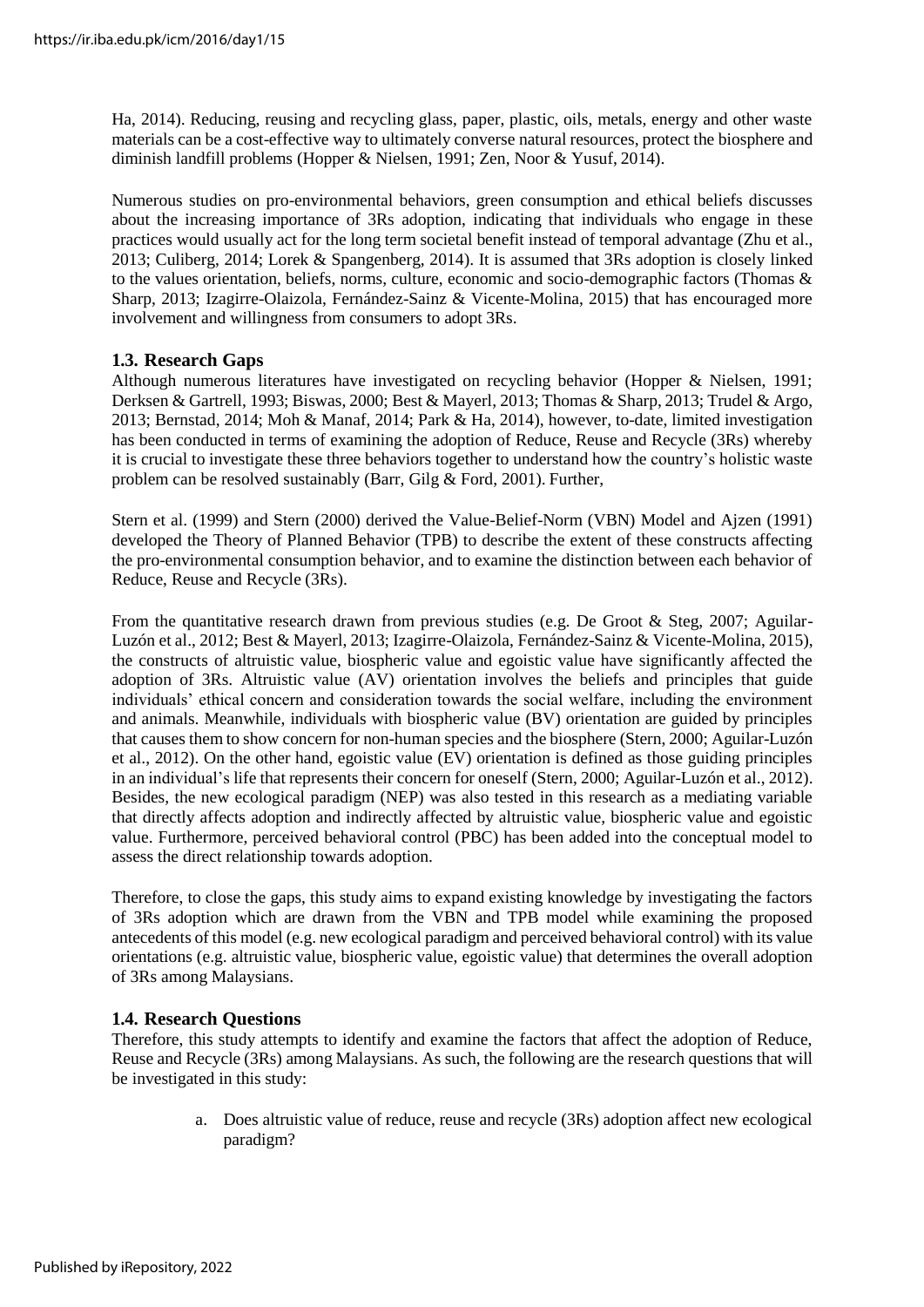- b. Does biospheric value of reduce, reuse and recycle (3Rs) adoption affect new ecological paradigm?
- c. Does egoistic value of reduce, reuse and recycle (3Rs) adoption affect new ecological paradigm?
- d. Is there a relationship between new ecological paradigm and the adoption of reduce, reuse and recycle (3Rs)?
- e. Is there a relationship between perceived behavioral control and the adoption of reduce, reuse and recycle (3Rs)?

## **1.5. Research Objectives**

The main objective of this study is to investigate the factors of Reduce, Reuse and Recycle (3Rs) adoption among Malaysians, based on the two theories of Value-Belief-Norm (VBN) Model and Theory of Planned Behavior (TPB). The research model proposed in this study aims to enhance the existing understanding of 3Rs adoption factors, and predict the possibility and extent of the adoption among Malaysians based on the value orientations, beliefs and perceived control. The following objectives are intended to be achieved from this research:

- a. To investigate the factors of altruistic, biospheric and egoistic values affecting the new ecological paradigm.
- b. To investigate the factors of perceived behavioral control and new ecological paradigm affecting the adoption of reduce, reuse and recycle (3Rs) consumption behavior among Malaysians.
- c. To propose a research model of reduce, reuse and recycle (3Rs) consumption behavior among Malaysians.

## **1.6. Research Significance**

Considering that the rise in ecological footprint would affect the depletion of natural resources, at the same time, impose harm towards the biosphere and environment, hence this research intends to contribute to marketers by making distinctive contributions towards advancing sustainable consumption with a consumer focus. Although Malaysians are increasingly becoming more aware and concern about environmental issues, however their willingness to act on those concerns might not translate into actual behavior or sustainable patterns of consumption. It is vital to understand pro-environmental behavior among Malaysians to identify ways that could promote higher adoption of 3Rs behavior.

As waste generation problem is also recognized as a community-wide public policy and institutional issue (Biswas et al., 2000; Bernstad, 2014; Culiberg, 2014), it is hoped that the findings of this study would further enlighten the understanding of 3Rs behavior among Malaysians, and provide meaningful implications to social marketers and public policymakers who strive to develop effective strategies to promote, motivate and encourage sustainable consumption through increasing 3Rs holistic behavior. Hence, the findings from this study would benefit both consumers and marketers to better apprehend the key factors that leads to 3Rs adoption among Malaysians.

## **2. Literature Review**

Numerous studies on pro-environmental behaviors, green consumption and ethical beliefs discusses about the increasing importance of 3Rs adoption, indicating that individuals who engage in these practices would usually act for the long term societal benefit instead of temporal advantage (Culiberg, 2014; Lorek & Spangenberg, 2014). Thus, expressing concern for the natural environment would translate into pro-environment behaviors (Derksen & Gartrell, 1993; Gifford & Nilsson, 2014), such as in the context of Reduce, Reuse and Recycle (3Rs) adoption.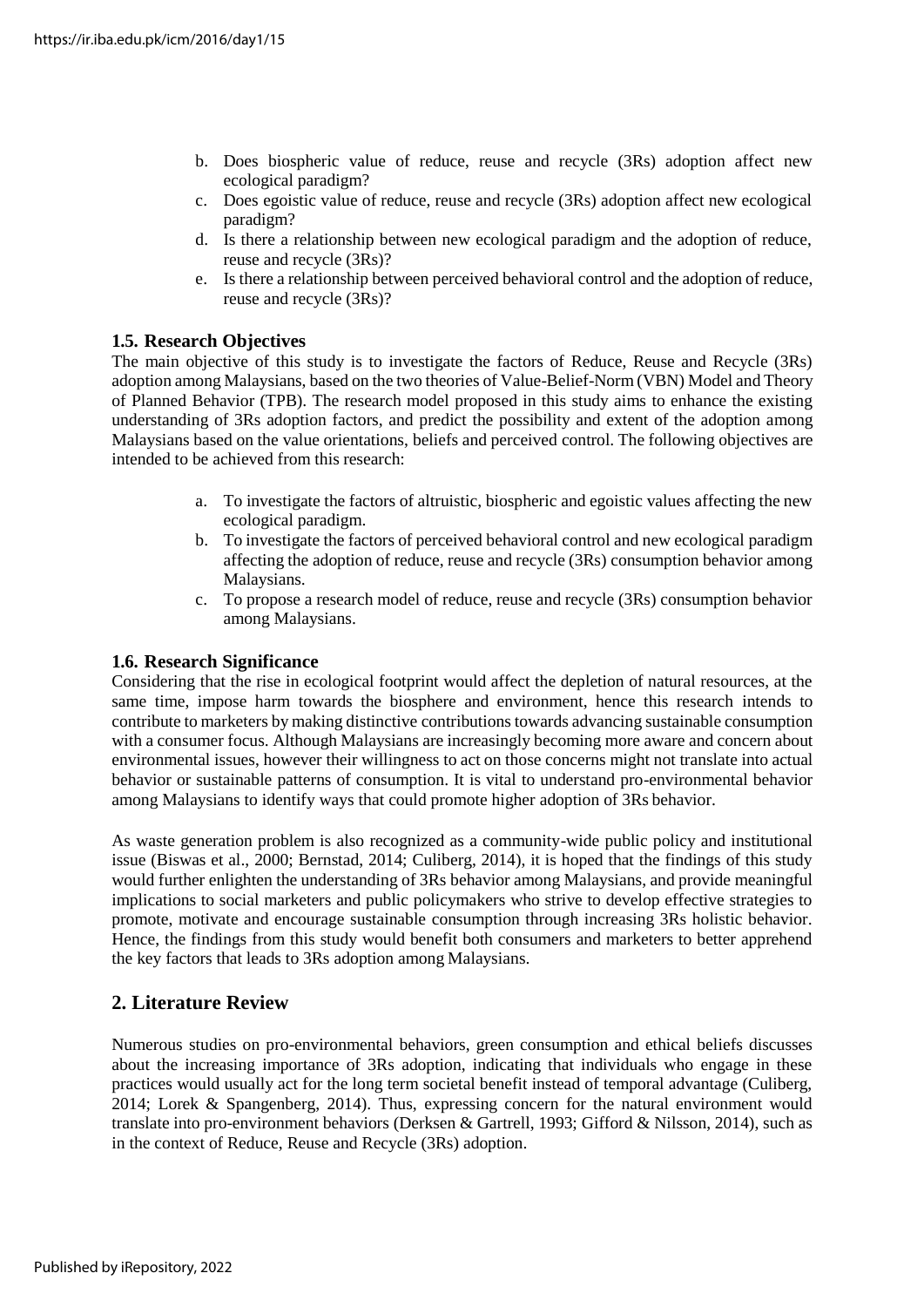#### **2.1. Sustainable Consumption**

Every consumers' consumption intention and behavior can become powerful signals to the direction of marketers, manufacturers and retailers. It has the potential to contribute to a greater or lesser sustainable consumption practices, bringing certain effects to the society and environment at large, such as to the resources, energy and wastes, while altering the dynamic structures of the ecosystem and biosphere (Stern, 2000; Corbett, 2003; Spaargaren, 2003; Young et al., 2010; Tanner & Kast, 2013). Indeed, the significance of sustainable consumption has flourished over the years, attracting scholars' attention from various disciplines worldwide to research extensively on this area, contributing to the rapid expansion of research volume and diversity (Schrader & Thogersen, 2011; Best & Mayerl, 2013).

Leary et al. (2013) and Sahakian and Wilhite (2014) added that since the early 1990s, previous literatures had acknowledged that the current global consumption patterns are unsustainable. As a result of the explosion of human desire, modern culture and social complexities, consumers themselves are partly responsible for the environmental consequences from their private consumption choices and decisions (Dolan, 2002; Schrader & Thogersen, 2011; Greaves, Zibarras & Stride, 2013) This statement is relatively relevant, as De Groot and Steg (2007) further emphasizes that majority of the issues relating to the environment and ecosystem are founded in human values. Culiberg (2014) further emphasizes that sustainable consumption involves the environmental behavior of consumers to consider beyond their individual desire, but also towards long term social goals, ideas and ideologies. Hence, several researchers (Stern, 2000; Spaargaren, 2003; Prothero et al., 2011; Greaves, Zibarras & Stride, 2013) stresses that it is critical to adopt an intention-behavior-oriented study on consumer's attitudes, beliefs, values and motives that can help develop and enhance sustainable consumption in this rapid moving and globalized world. As proposed by Dolan (2002), marketers should view and understand consumption behavior within a changing social context instead of looking at it as a static fact.

#### **2.2. Environmental Values and Concerns**

In this relatively new area of research in sustainable consumerism, there are lacking in some findings and discussions pertaining to the values and concerns towards the environment (Gilg, Barr & Ford, 2005). Steel (1996) reported that higher levels of environmental activism tends to contribute to stronger linkages of environmental values and concerns. As such, Aoyagi-Usui, Vinken and Kuribayashi (2003) pointed out that environmental values vary between countries and culture. This is particularly true as pro-environmental values, behavior and practices differ among households geographically due to the diverse emphasis, acceptance, and engagement activities.

Furthermore, from Schwartz's (1992) study on the social values structure in various nations, he highlighted two essential social value dimensions: 'altruistic – egoistic' and 'conservative – openness to change'. In fact, several researchers have argued that environmentalists and people who engage in pro-environmental activities generally demonstrates 'altruistic' and 'openness to change' values (Schwartz, 1992; Stern, Dietz and Guagnano, 1995; Dietz, Stern & Guagnano, 1998; Stern et al., 1999; Corraliza & Berenguer, 2000). Subsequently, Gifford and Nilsson (2014) emphasizes that people must perceive to be in control of their own actions or personal characteristics for values to be expressed in pro-environmental behavior. Chan (2001) noted that consumers who are heavily engaged in sustainable consumption are more likely to hold altruistic and biospheric values. Moreover, individuals who are concerned about the environment demonstrates higher likelihood to engage in non-material values and set priorities beyond their immediate social circle (Karp, 1996; Stern, 2000; Gifford and Nilsson, 2014). Nevertheless, Barr, Gilg and Ford (2001) pointed out that the underlying attitudes, values and beliefs towards environmental values are closely linked to 3Rs behavior.

## **2.3. Consumer Socio-demography and Psychology**

The impact of socio-demographic variables provides a general support to the view of an environmentalist, such as age, gender, race, income and education level (Stern, 2000). These variables may become vital indicators for explaining the pro-environmental or sustainable consumption behaviors (Dietz, Stern & Guagnano, 1998; Chen et al., 2011; Zen, Noor & Yusuf, 2014). Gilg, Barr and Ford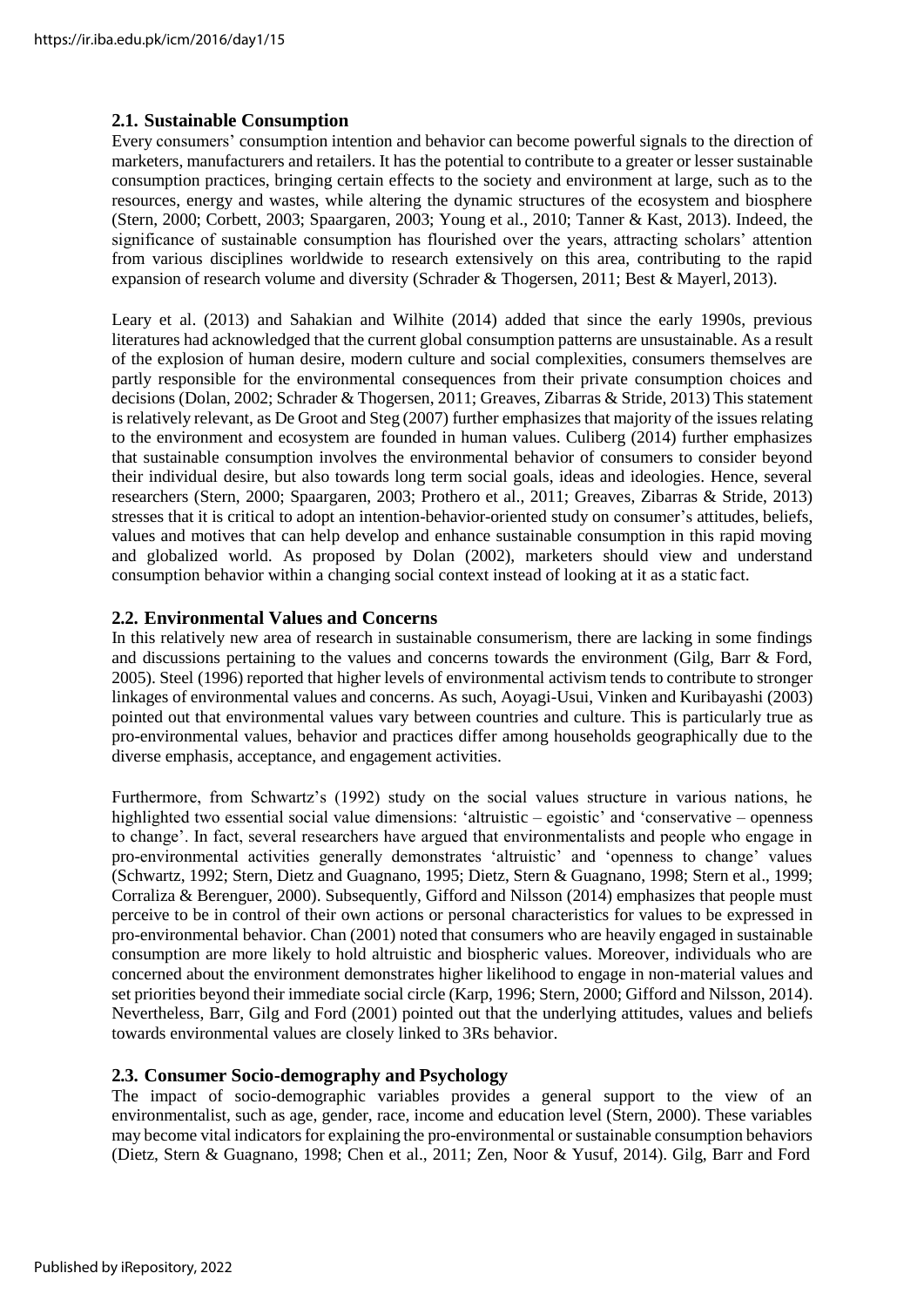(2005) highlighted that consumers who adopt sustainable consumption are largely female, welleducated and have high income. Chen et al. (2011) also emphasized that females and highly educated consumers are more likely to engage in sustainable behavior as they are aware of the causal effect of environmental harm due to greater exposure of information related to this matter. In addition, numerous studies (Sidique, Joshi & Lupi, 2010; Thomas & Sharp, 2013; Bernstad, 2014; Zen, Noor & Yusuf, 2014) further pointed out that socio-demographic factors have a significant influence on recycling behavior.

However, Stern et al. (1999) discovered that socio-demographic variables were held constant and had no significant relationship with consumer behavior towards sustainable consumption. Similarly, Derksen and Gartrell (1993) also argued that there was little association between socio-demographic factors and recycling behavior. Despite the ongoing debates that surrounds the socio-demographic variable, this variable still does provide a good starting point to understanding the environmentally significant behaviors among consumers (Stern, 2000). Nonetheless, understanding socio-demographic factors may enlighten us in certain sections of our analysis.

Other than values and beliefs, the various psychological factors held by consumers, such as attitudes and habits, perceived consumer effectiveness, self-efficacy or perceived behavioral control, social responsibility, price, quality and brand loyalty could influence and affect their behavior towards sustainable consumption (Gilg, Barr & Ford, 2005). Sidique, Joshi and Lupi (2010) indicates that other psychological variables, for instance social norms and moral obligations also plays an important in influencing recycling practices among households.

Nordlund and Garvill (2002) and Thomas and Sharp (2013) further states that it is vital to understand the psychological factors that influences consumers' willingness to carry out pro-environmental behavior. Additionally, moral norms and beliefs about consumer responsibility and environmental conditions are also central elements in predicting sustainable consumption behavior (Turaga, Howarth & Borsuk, 2010; Gifford & Nilsson, 2014). As recommended by Aguilar-Luzón et al. (2012), it is evident that specific psychographic factors are necessary when assessing certain environmental behavior which may explain the characteristics of 3Rs adoption from a cognitive and behavioral level.

## **3. Conceptual Framework**

Although several theories such as the Theory of Reasoned Action (TRA), Theory of Planned Behavior (TPB), Norm Activation Model (NAM) and Value-Belief-Norm (VBN) Model focuses on different factors to explain consumers' behavior towards 3Rs adoption, however these theories do share some commonalities. The TRA and TPB demonstrates the attitude-intention-behavior relationship, where the beliefs form an attitude and influences behavioral intention and actual behavior. The NAM and VBN model, on the other hand, links the different value orientations that usually co-exist in the same individual and may influence the behavior. Thus, the individual's action may be dependent on his or her belief or value set that associates to personal norms, behaviors or actions.

This study focuses on TPB and VBN as both places extensive importance on the values, attitudes and beliefs in making decisions to adopt 3Rs practices. The TPB indicates a causal relationship between intended behaviors, such as attitudes, subjective norms and perceived behavioral control. On the other hand, the VBN takes into consideration of environmental values such as altruism, biospheric and egoistic which directly influences the new ecological paradigm, and in turn affecting the actual behavior of consumers. Although, it appears that the Malaysians show signs of undergoing a transition, resulting in pro‐environmental intentions, there are very limited published work undertaken in Malaysia to elaborate the ecological paradigm and behavior.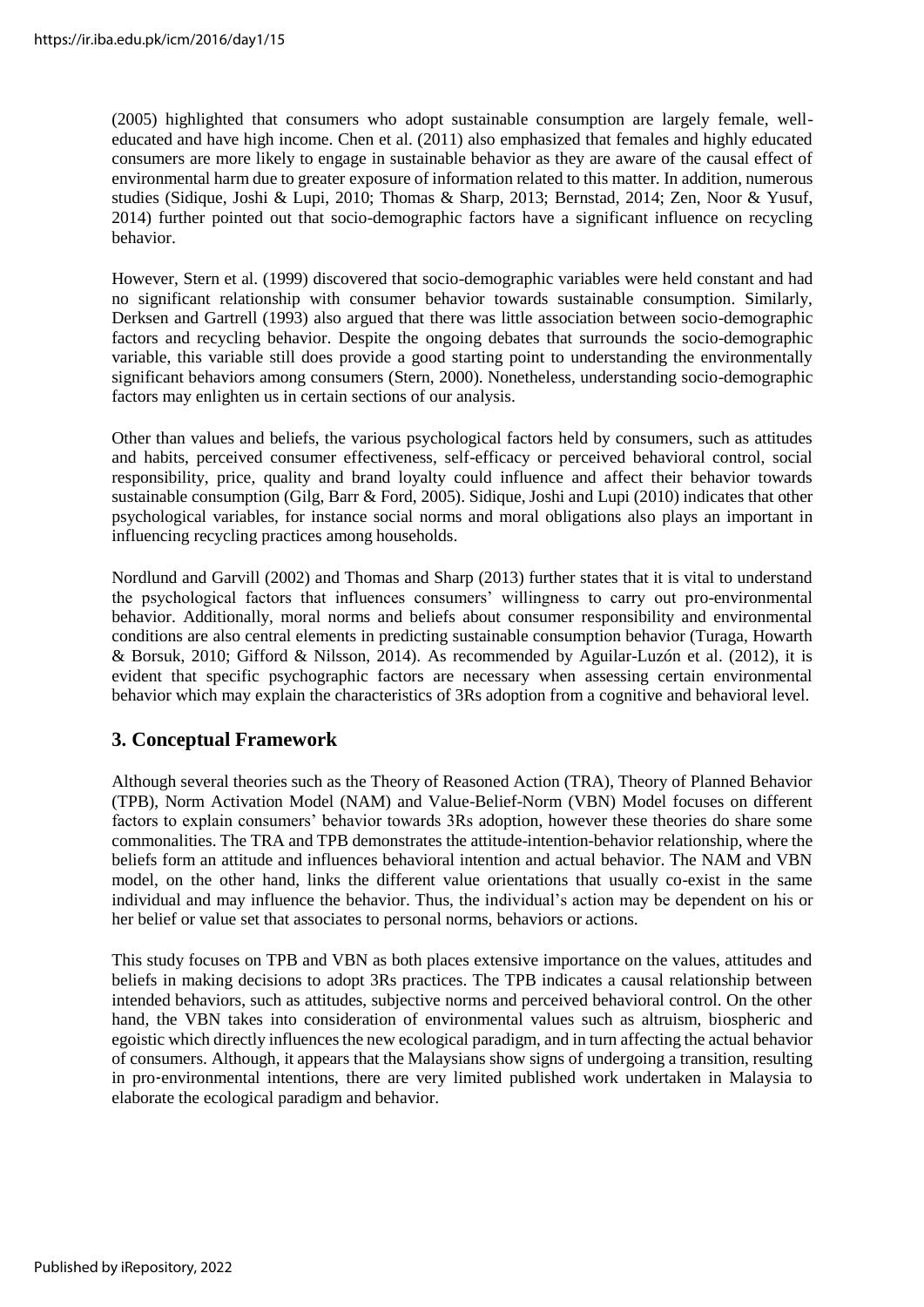Based on Stern et al.'s(1999) research, the VBN theory seems to be the best predictor for environmental movement public support. Public support is known as one of the most important resources for social movements to overcome cultural inertia by understanding the changes in attitudes and behavior through social psychological theory towards environmentalism. The criticism offered by Heberlein (1981) argued that most theories on environmental attitudes and behavior does not build into a cumulative understanding as too little attention has been given to systematic theoretical models. Thus, the VBN theory is most suitable to use in this study as it links three elements of norm activation theory, the theory of personal values and the new ecological paradigm hypothesis to test the actual explanatory value of environmental behavior instead of other theories which only measures the specific problem or consequences (Stern et al., 1999).

Therefore, this study intends to close the gap by integrating the TPB with the VBN into a research model to fit the research on 3Rs adoption among Malaysians as there was no prior research conducted using this conceptual model in the Malaysian context. The research model includes Altruistic Value, Biospheric Value, Egoistic Value and New Ecological Paradigm from VBN and Perceived Behavioral Control from TPB to explain the 3Rs adoption, which have received validation from numerous studies on this behavior (Taylor & Todd, 1995; Corraliza & Berenguer, 2000; Nigbur, Lyons & Uzzell, 2000; Nordlund & Garvill, 2002; Aoyagi-Usui, Vinken & Kuribayashi, 2003; Schultz et al., 2005; Oreg & Katz-Gerro, 2006; De Groot & Steg, 2007; Turaga, Howarth & Borsuk, 2010; Davies, Foxall & Pallister, 2012; Largo-Wight, Hui & Lange, 2012; Park & Ha, 2014).

From a practical point of view, this research also enables the investigation of the relative influence of each construct and to develop effective strategies for marketers to increase the adoption of 3Rs among Malaysians. Thus, the research model presented in this subsequent section would be able to assist the development of an integral model to describe 3Rs adoption behavior.

Altruistic value orientation is adopted from the original VBN model. AV is defined as the beliefs and principles that guide individuals' ethical concern and consideration towards the social welfare, including the environment and animals (Stern, 2000; Aguilar-Luzón et al., 2012). Individuals with altruistic value will base their decision on the perceived costs and benefits for society to behave proenvironmentally or the opposite (De Groot & Steg, 2007). According to Oreg and Katz-Gerro (2006), environmental beliefs are anteceded by individuals' personal values, such as altruistic value. Prior studies have also confirmed that altruistic value significantly influence pro-environmental behaviors. Individuals with more altruistic value are expected to have higher new ecological paradigm belief by engaging in pro-environmental behaviors, and vice versa (Park & Ha, 2014; Izagirre-Olaizola, Fernández-Sainz & Vicente-Molina, 2015). Thus, the hypothesis is:

**H1:** Altruistic value has a significant effect on Malaysians' new ecological paradigm

Biospheric value orientation is defined as individuals with guiding principles that causes them to show concern for non-human species and the biosphere (Stern, 2000; Aguilar-Luzón et al., 2012). Numerous researchers (Stern et al., 1999; Stern, 2000; De Groot & Steg, 2007) have pointed out that individuals with a biospheric value orientation will mostly base their decision to act pro-environmentally or not depending on the perceived costs and benefits for the ecosystem and biosphere. Biospheric values, as noted by Izagirre-Olaizola, Fernández-Sainz and Vicente-Molina (2015) illustrates the concern of individuals for the planet. In addition, Best and Mayerl (2013) clearly relates biospheric values to the environment, emphasizing that biospheric values correlates closely and positively with the new ecological paradigm. Thus, the hypothesis is:

**H2:** Biospheric value has a significant effect on Malaysians' new ecological paradigm

Egoistic value orientation is defined as those guiding principles in an individual's life that represents their concern for oneself (Stern, 2000; Aguilar-Luzón et al., 2012). De Groot and Steg (2007) explains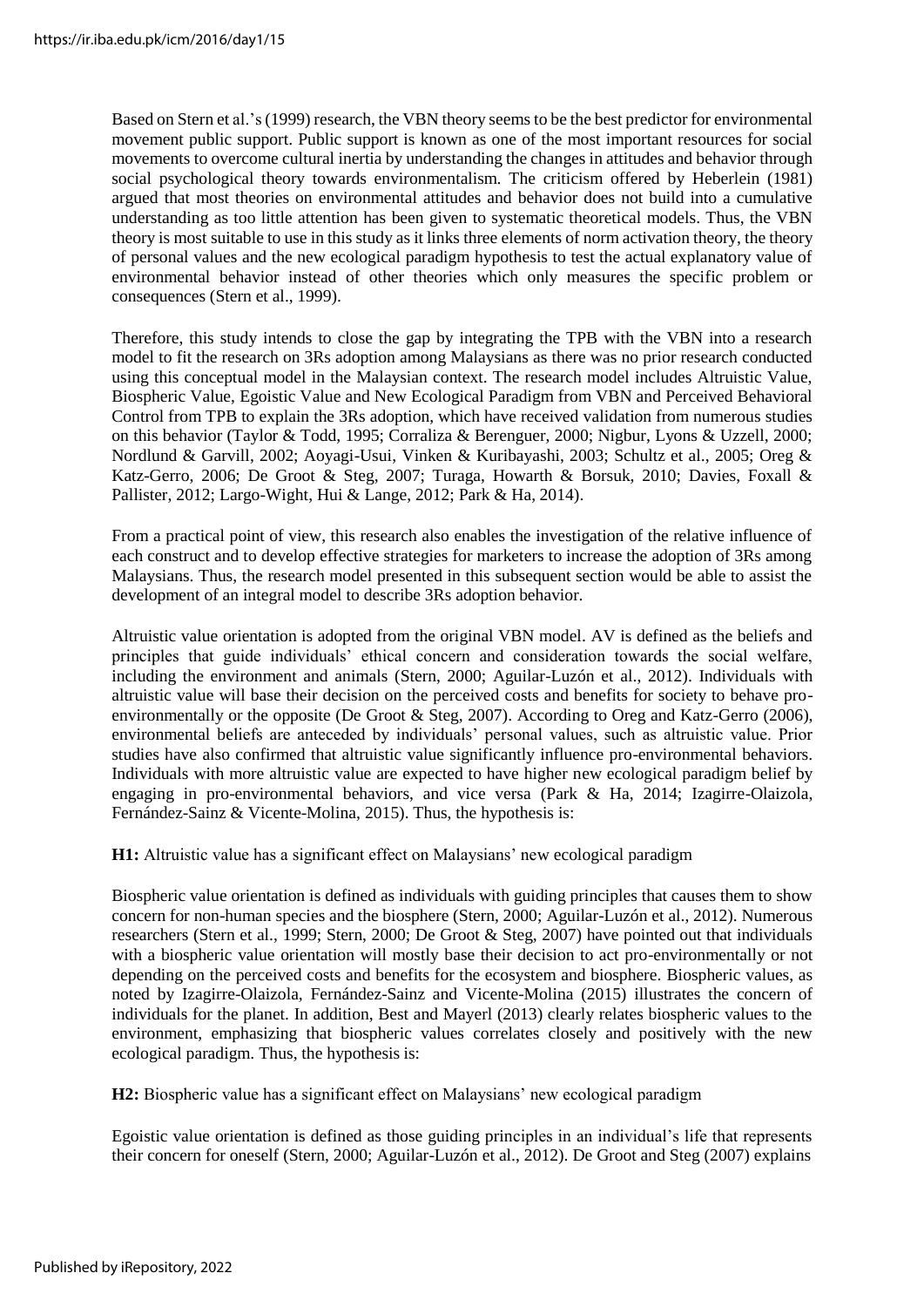that individuals with an egoistic value orientation will weigh the costs and benefits of performing environmental behavior for them personally; when the perceived benefits is exceeding the perceived costs, these individuals will demonstrate an environmentally friendly behavior, and vice versa. Egoistic value is one of the important factors for predicting and determining pro-environmental behavior among individuals, whereby if individuals bases their decision process highly on egoistic motivations, they will be less likely to engage in pro-environmental behavior, resulting in an inverse relationship with new ecological paradigm (Izagirre-Olaizola, Fernández-Sainz & Vicente-Molina, 2015). Thus, the hypothesis is:

**H3:** Egoistic value has a significant effect on Malaysians' new ecological paradigm

Due to the rise in environmental movement, Stern et al. (1999) and Stern (2000) incorporated the new ecological paradigm (NEP) into the VBN model, measuring the broad values and beliefs that the fragile biosphere can significantly experience adverse effect from the actions of human. The NEP has gained considerable popularity and acceptance among the academic and intellectual circles, however Dunlap and Van Liere (1978) highlighted that there is relatively little awareness relating to the degree of NEP acceptance among the public and the validity of the NEP measurement scale. According to Stern, Dietz and Guagnano (1995), the NEP describes the primitive beliefs about the nature of the earth and humanity's relationship with it. The term 'paradigm' represents a revolutionary new perspective towards a coherent worldview, whereby environmentalism itself is a new paradigm (Stern, Dietz & Guagnano, 1995). These new perspectives and worldviews as argued by Stern, Dietz and Guagnano (1995) aims to incorporate attitudestowards material growth, technology, governance, and other related matters, including the biosphere, environment and animals. Thus, individuals with greater beliefs towards the NEP would engage in more responsible ecological behavior (Corraliza & Berenguer, 2000). Thus, the hypothesis is:

**H4:** New ecological paradigm has a significant effect on Malaysians' adoption of reduce, reuse and recycle (3Rs) behavior.

Perceived Behavioral Control (PBC) is the third original construct in the TPB as extended by the TRA, measuring the perception of individuals' ability and capability to perform certain behavior (Ajzen, 1991; Tonglet, Phillips & Read, 2004; Largo-Wight, Hui & Lange, 2012; Park & Ha, 2014). It is appropriate to apply this construct in the research model to investigate consumers' 3Rs adoption by their perceived ability to engage in the behavior. The previous findings on TPB validates the positive relationship between PBC and behavior in which PBC is found to have direct influence on behavioral intention and actual behavior (Derksen & Gartrell, 1993; Oreg & Katz-Gerro, 2006; Culiberg, 2014). According to Mahmud and Osman's (2010) study, PBC was discovered as the strongest predictor of behavior, thus when PBC increases, behavioral intention and actual behavior towards 3Rs would increase. In contrary, if consumers have the perception that performing 3Rs related practices are too difficult for them or out of their control, they will less likely to engage in the behavior and adopt 3Rs practices. Thus, the hypothesis is:

**H5:** Perceived behavioral control has a significant effect on Malaysians' adoption of reduce, reuse and recycle (3Rs) behavior.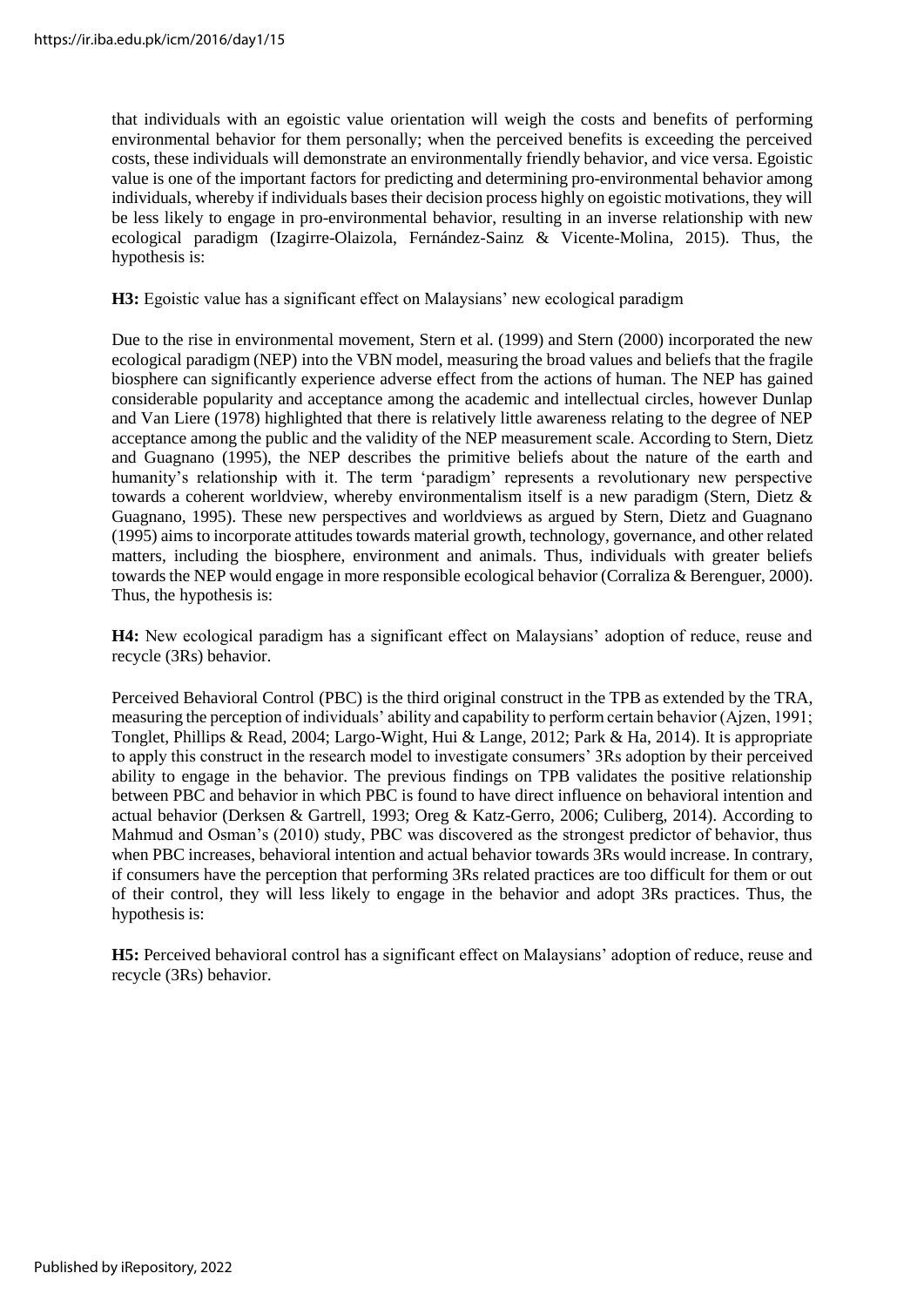## **3.1. Research Model and Hypotheses**



**FIGURE 1: 3Rs Adoption Model and Hypotheses (Source: This study)**

## **4. Research Methodology**

The initial stage of this research carried out exploratory research by gathering secondary data from the Internet and University Malaya Library journal publications. Subsequently, primary data collection is initiated with quantitative data collection through questionnaires, which were conducted in a structured manner. In this study, the web-based surveys are designed to have similar features and format layout as the paper-based questionnaires.

## **4.1. Data Collection and Sampling Techniques**

Since this research is using both data collection methods of printed questionnaires and web-based surveys, non-probability sampling is more practical to deploy. Thus, the most appropriate sampling technique adopted in this research is snowball sampling using simple random sampling frame to identify initial cases, and these cases further identify members of the population and who then identify further members (Saunders, Lewis & Thornhill, 2015). Meanwhile, the main objective of this research is to investigate the factors of Reuse, Reduce and Recycle (3Rs) adoption amongst Malaysians, therefore the population for this study should be individuals, households and the public who are residing in Malaysia. To be precise, the target population for this research includes all Malaysians who conduct and adopt Reuse, Reduce and Recycle (3Rs) related practice or behavior.

The paper-based questionnaire was personally distributed amongst Malaysians, including students, housewives and working adults in Malaysia. Likewise, the web-based surveys were also distributed to the similar group of respondents through email database, Facebook database and mobile application (WhatsApp) which includes the survey link using Google Docs embedded in the survey invitation. Respondents are not required or forced to answer all the questions before submitting the survey. In this case, they are able to skip questions which are irrelevant or sensitive to them. In addition, respondents who voluntarily assisted to snowball the web-based survey invitation link to their peers are pre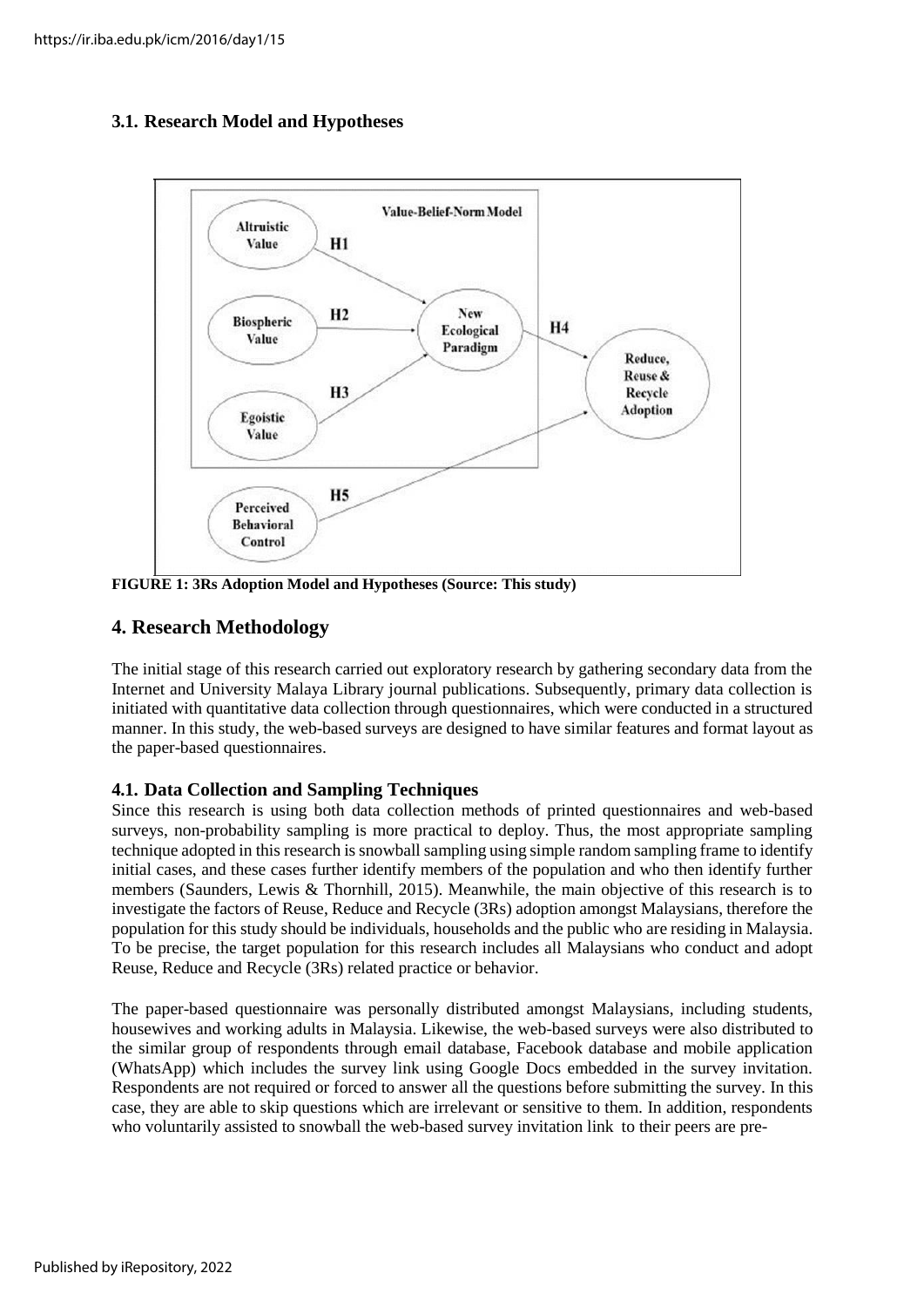instructed to inform the researcher on the number of samples that have been sent in order to keep track of the online response rate of the study.

All the questions are presented in a clear and user friendly format for both the multiple choice and Likert scale questions. One of the main differentiator is the hardcopy version instructs respondents to 'tick' the multiple choice or Likert scale column, whereas for the electronic version, respondents are requested to 'click' on the respective buttons to select their appropriate answers.

The web-based surveys were developed in Google Forms to support multiple web browsers and mobile platforms, prevent multiple submissions, and appreciating respondents by including a "thank you" sentence upon completion of the survey. Google Forms provide standard web buttons such as 'Back', 'Next' and 'Submit' for respondents to review and change, proceed to the next page and finally submit the survey form.

## **4.2. Sample Size**

According to Hair et al. (1998), it is more appropriate to obtain a sample size with the ratio of 10 respondents per factor. Therefore, it isrecognized that larger samples are always preferable over smaller ones. It also serves an important factor in determining the extent of reliability of the research model. Since there are 38 factors (items) in this study, the target sample size for this study is 380. Thus, 518 surveys were distributed, received 443 replies and only 417 are usable. In this study, we intend to focus on respondents who have adopted 3Rs to investigate whether environmental values, beliefs and controls are predictors of their actual behavior. From the 417 usable cases, 10 respondents stated that they have never engaged in 3Rs behavior at all.

## **4.3. Measurement and Scaling**

The printed questionnaire and web-based survey requires respondent to express and rate their level of importance, agreement and frequency respectively using a five-point Likert scale, ranging from (1) Not Important to (5) Very Important, (1) Strongly Disagree to (5) Strongly Agree and (1) Never to (5) Always. In addition, the measures used for this research are adapted from well-established scales, theories and previous studies to ensure the validity and reliability for each construct measurement. Table 1 provides a summary of the constructs, measurement, items and references.

| Constructs                            | <b>Measures</b>            | Abbr.                                                                  | Items                                                     | References             |  |
|---------------------------------------|----------------------------|------------------------------------------------------------------------|-----------------------------------------------------------|------------------------|--|
| Altruistic<br>Value                   | $Five-point$               | AV1                                                                    | Helpful, working for the welfare of others.               |                        |  |
|                                       | Likert Scale:              | AV <sub>2</sub>                                                        | Equality, equal opportunity for all.                      | Stern et al.           |  |
|                                       | (1) Not Important          | AV3                                                                    | A world of peace, free of war and conflict.               | (1999)                 |  |
|                                       | $to(5)$ Very               |                                                                        |                                                           |                        |  |
|                                       | important                  | AV4                                                                    | Social justice, correcting injustice, care for the weak.  |                        |  |
|                                       | $Five-point$               | BV1                                                                    | Preventing pollution, conserving natural resources.       |                        |  |
| <b>Biospheric</b>                     | <b>Likert Scale:</b>       | BV2                                                                    | Respecting the earth, harmony with other species.         |                        |  |
| Value                                 | $(1)$ Not Important        | BV3                                                                    | Unity with nature, fitting into nature                    | Stern et al.<br>(1999) |  |
|                                       | $to(5)$ Very<br>important  | BV4                                                                    | Protecting the environment, preserving nature.            |                        |  |
|                                       | $Five-point$               | EV1                                                                    | Social power, control over others, dominance.             |                        |  |
| Egoistic<br>Value                     | <b>Likert Scale:</b>       | EV <sub>2</sub><br>Influential, having an impact on people and events. |                                                           | Stern et al.           |  |
|                                       | (1) Not Important<br>EV3   |                                                                        | Wealth, material possessions, money.                      | (1999)                 |  |
|                                       | to $(5)$ Very<br>Important | EV4                                                                    | Authority, the right to lead or command.                  |                        |  |
|                                       | $Five-point$               | PBC1                                                                   | It is habitual for me to help protect the                 | Oreg $\&$              |  |
| <b>Perceived</b><br><b>Behavioral</b> | Likert Scale:              |                                                                        | environment by performing reduce, reuse and recycle       | Katz-                  |  |
|                                       | $(1)$ Strongly             |                                                                        | (3Rs) activities.                                         | Gerro                  |  |
| <b>Control</b>                        | Disagree to $(5)$          | PBC <sub>2</sub>                                                       | I believe I have the ability to perform reduce, reuse and | (2006)                 |  |

**Table 1: The Constructs, Measurements, Items and References**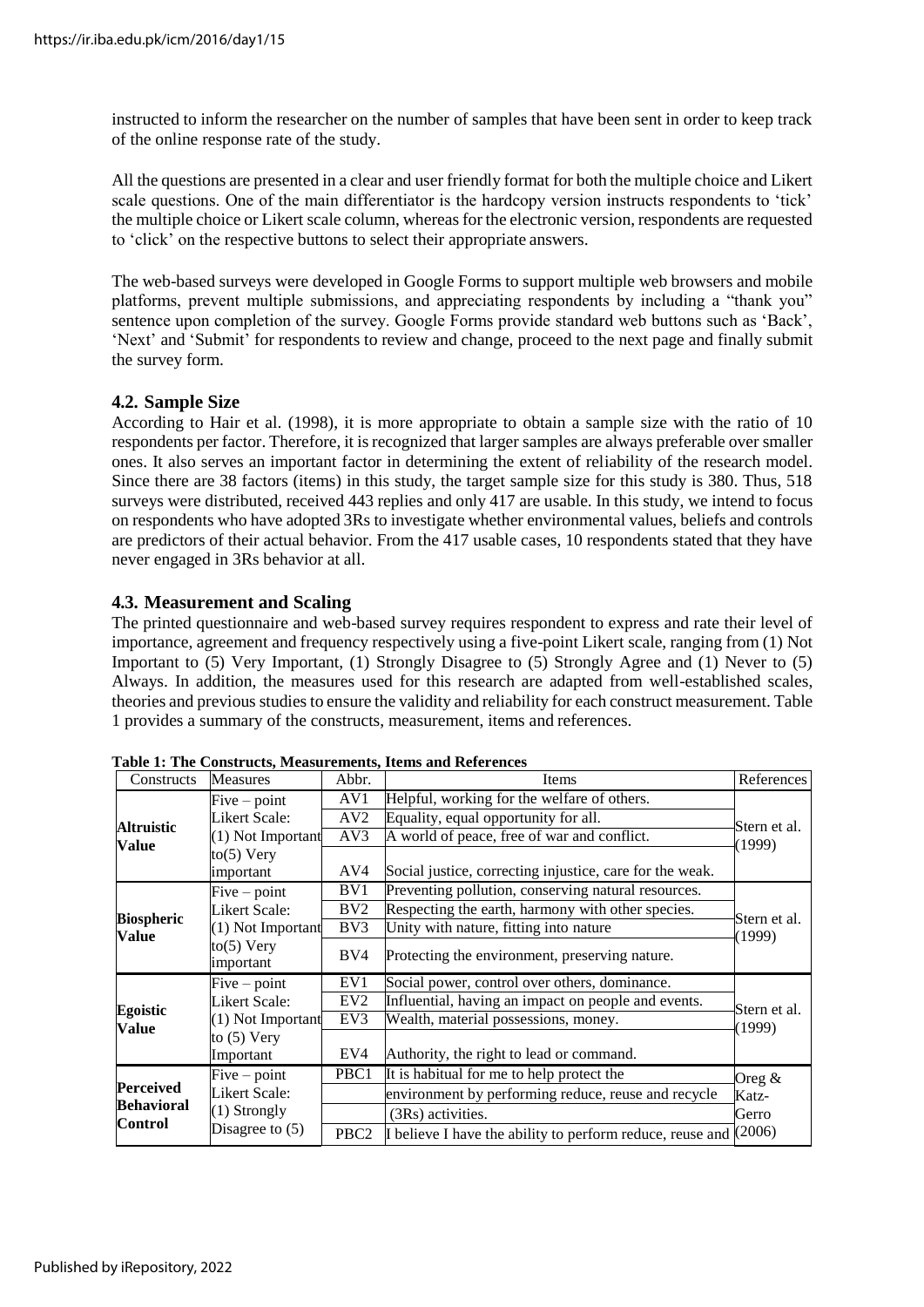|                      | <b>Strongly Agree</b>           |                           | recycle (3Rs) activities.                                                                 |              |
|----------------------|---------------------------------|---------------------------|-------------------------------------------------------------------------------------------|--------------|
|                      |                                 | PBC3                      | The decision to perform reduce, reuse and                                                 |              |
|                      |                                 |                           | recycle (3Rs) activities is within my control.                                            |              |
|                      |                                 | PBC4                      | If it were entirely up to me, I am confident that                                         |              |
|                      |                                 |                           | I would be able to perform reduce, reuse and                                              |              |
|                      |                                 |                           | recycle (3Rs) activities.                                                                 |              |
|                      |                                 | PBC <sub>5</sub>          | There is value in performing reduce, reuse and                                            |              |
|                      |                                 |                           | recycle (3Rs) activities whether others are                                               |              |
|                      |                                 |                           | doing it or not.                                                                          |              |
|                      |                                 | PBC6                      | It is likely that I will continue to perform                                              |              |
|                      |                                 |                           | reduce, reuse and recycle (3Rs) activities in the                                         |              |
|                      |                                 |                           | near future.                                                                              |              |
|                      | $Five-point$                    | NEP <sub>1</sub>          | We are approaching the limit of the number of                                             |              |
|                      | Likert Scale:                   |                           | people the earth can support.                                                             |              |
|                      | (1) Strongly                    | NEP <sub>2</sub>          | The earth is like a spaceship with very limited                                           |              |
|                      | Disagree to $(5)$               |                           | room and resources.                                                                       |              |
|                      | <b>Strongly Agree</b>           | NEP3                      | Plants and animals have as much right as                                                  |              |
|                      |                                 |                           | humans to exist.                                                                          |              |
|                      |                                 | NEP4                      | Despite our special abilities humans are still                                            |              |
| <b>New</b>           |                                 |                           | subject to the laws of nature.                                                            |              |
| Ecological           |                                 | NEP5                      | Humans will eventually learn enough about                                                 | Stern et al. |
| Paradigm             |                                 |                           | how nature works to be able to control it.                                                | (1999)       |
|                      |                                 | NEP <sub>6</sub>          | The earth has plenty of natural resources if we                                           |              |
|                      |                                 |                           | just learn how to develop them.                                                           |              |
|                      |                                 | NEP7                      | When humans interfere with nature, it often                                               |              |
|                      |                                 |                           | produces disastrous consequences.                                                         |              |
|                      |                                 | NEP8                      |                                                                                           |              |
|                      |                                 |                           | If things continue on their present course, we                                            |              |
|                      |                                 |                           | will soon experience a major ecological                                                   |              |
|                      |                                 |                           | catastrophe.                                                                              |              |
|                      | $Five-point$                    | RD1                       | Use less plastic bags                                                                     |              |
|                      | Likert Scale:<br>$(1)$ Never to | RD2                       | Try to reduce leftover food                                                               |              |
|                      | $(5)$ Always                    | RD3                       | Turn off the lights when you do not need them<br>Switch off or use less of appliances and |              |
|                      |                                 | RD4                       | electronic items                                                                          |              |
| Reduce,<br>Reuse and |                                 | RU1                       | Reuse papers                                                                              |              |
| Recycle              |                                 | RU <sub>2</sub>           | Reuse bottles                                                                             | Barr, Gilg   |
| Adoption             |                                 | $\overline{RU3}$          | Reuse boxes or containers                                                                 | &            |
| Behavior             |                                 | $\overline{\mathrm{RU4}}$ | Try to repair items instead of throwing them                                              | Ford (2001)  |
| (AB)                 |                                 |                           | Away                                                                                      |              |
|                      |                                 | RC1                       | Recycle plastic bottles                                                                   |              |
|                      |                                 | $\overline{RC2}$          | Recycle papers                                                                            |              |
|                      |                                 | RC3                       | Recycle drinks cans                                                                       |              |
|                      |                                 | RC4                       | Donate recyclable goods to charity                                                        |              |

## **5. Results**

## **5.1. Respondents' Profile**

From the 407 surveys collected from Malaysians who are 3Rs adopters, majority of the respondents were aged from 25 to 34 years old (43.2%), and followed by 35 to 44 years old (25.8%). This demonstrates that more than half (69%) of 3Rs adopters are amongst the young and middle age group (between 25 and 44 years old). Most the sample was Chinese (46.4%), followed by Malay (34.2%) and Indian (16.2%). Based on the non-probability sampling methodology employed, it has resulted in ethnic group biases whereby snowball sampling represents respondent driven sampling or chain referral that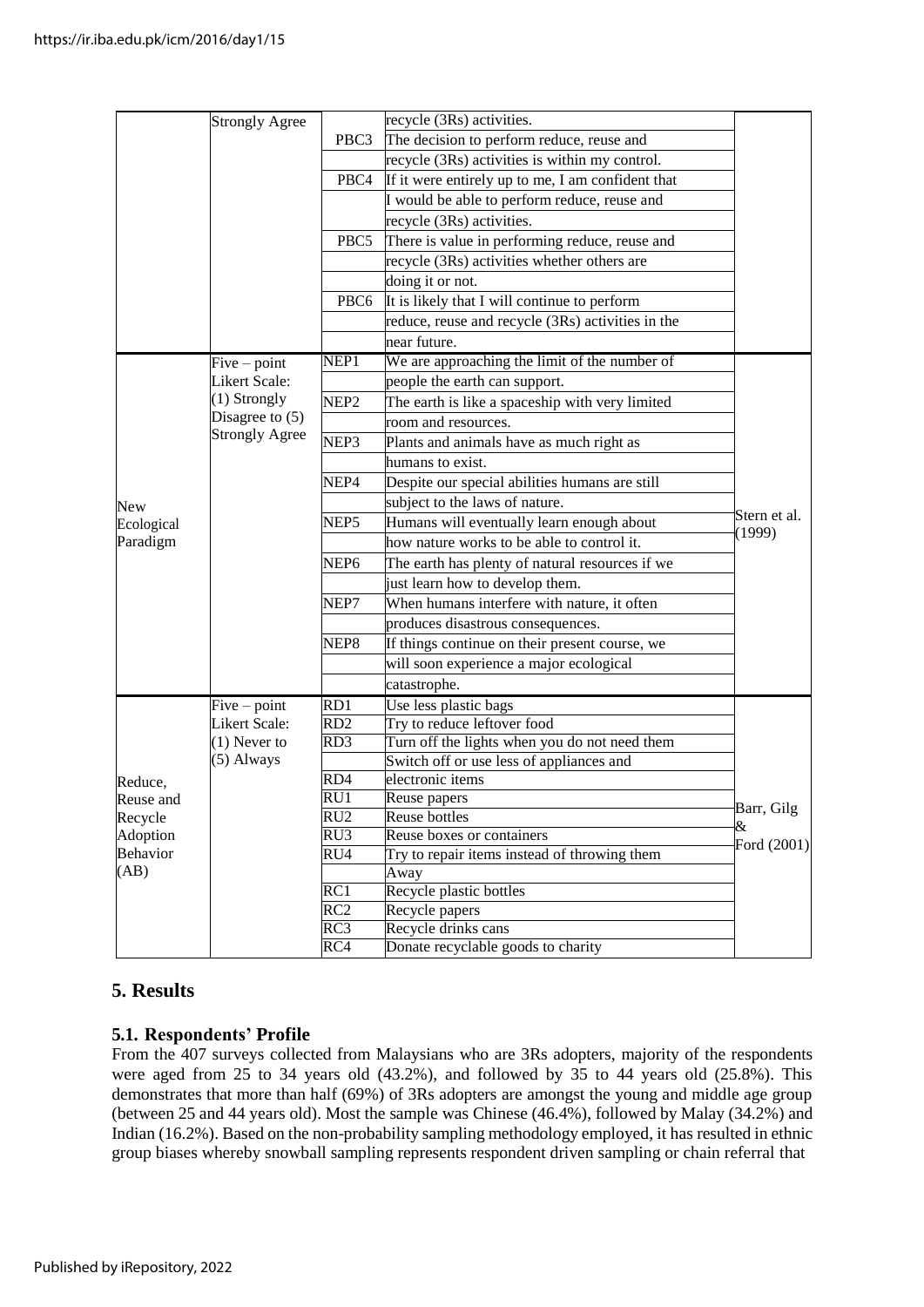is not fully controllable by the researcher. From the survey, most of the respondents are single (44.7%) and married with children (36.9%). Besides, almost half of the respondents have obtained Bachelor Degree (45.7%) in terms of education level. With regards to the type of employment, respondents are mostly employed (63.1%), followed by unemployed (25.6%) and then self-employed (9.8%). This shows the about 73% of the respondents are actively working. This result is aligned with the welleducated respondents as they would have higher awareness towards pro-environmental ehavior due to more exposure of information and knowledge relating to the environment and nature.

In terms of the job roles, majority of the respondents fall into the Sales or Marketing role (24.1%). As for the position held, the result was distributed normally with most of the respondents holding Team Leader/ Senior Executive (13.8%) position, followed by Senior Manager (11.5%) and Assistant Manager (11.3%), and then home maker/ housewife (13.0%), and finally student (10.1%). This indicates that there are three main categories of respondents that are those who hold high positions in an organization, home makers and students (Table 2).

| Table 2. Respondent Demographies<br>Gender | Frequency<br>$(n=407)$ | %                 |
|--------------------------------------------|------------------------|-------------------|
| Male                                       | 166                    | 40.8              |
| Female                                     | $\overline{241}$       | $\overline{59.2}$ |
| Age                                        |                        |                   |
| $<$ 18 years old                           | 6                      | $\overline{1.5}$  |
| 18 to 24 years old                         | 32                     | 7.9               |
| 25 to 34 years old                         | 176                    | 43.2              |
| 35 to 44 years old                         | $\overline{105}$       | 25.8              |
| 45 to 54 years old                         | 40                     | $\overline{9.6}$  |
| 55 to 64 years old                         | 45                     | $\overline{11.1}$ |
| $> 64$ years old                           | $\overline{3}$         | 0.7               |
| <b>Ethnic Group</b>                        |                        |                   |
| Malay                                      | 139                    | 34.2              |
| Chinese                                    | 189                    | 46.4              |
| Indian                                     | 66                     | 16.2              |
| <b>Others</b>                              | 13                     | 3.2               |
| <b>Marital Status</b>                      |                        |                   |
| Single                                     | 182                    | 44.7              |
| Married without children                   | 73                     | 17.9              |
| Married with children                      | 150                    | 36.9              |
| Separated/Widowed/Divorced                 |                        | 0.5               |
| <b>Education Level</b>                     |                        |                   |
| <b>Primary Education</b>                   | 10                     | 2.5               |
| Secondary Education                        | 25                     | $\overline{6.1}$  |
| Certificate                                | $\overline{19}$        | $\overline{4.7}$  |
| Diploma Qualification                      | 57                     | 14                |
| <b>Bachelor Degree</b>                     | 186                    | 45.7              |
| <b>Master Degree</b>                       | 98                     | 24.1              |
| Doctorate/PhD                              | 12                     | $\overline{2.9}$  |
| <b>Employment Type</b>                     |                        |                   |
| Employed                                   | 257                    | 63.1              |
| Self-employed                              | 40                     | 9.8               |
| Unemployed                                 | 104                    | 25.6              |
| Others                                     | 6                      | 1.5               |
| <b>Job Role</b>                            |                        |                   |
| Top Management                             | 15                     | 3.7               |

#### **Table 2: Respondent Demographics**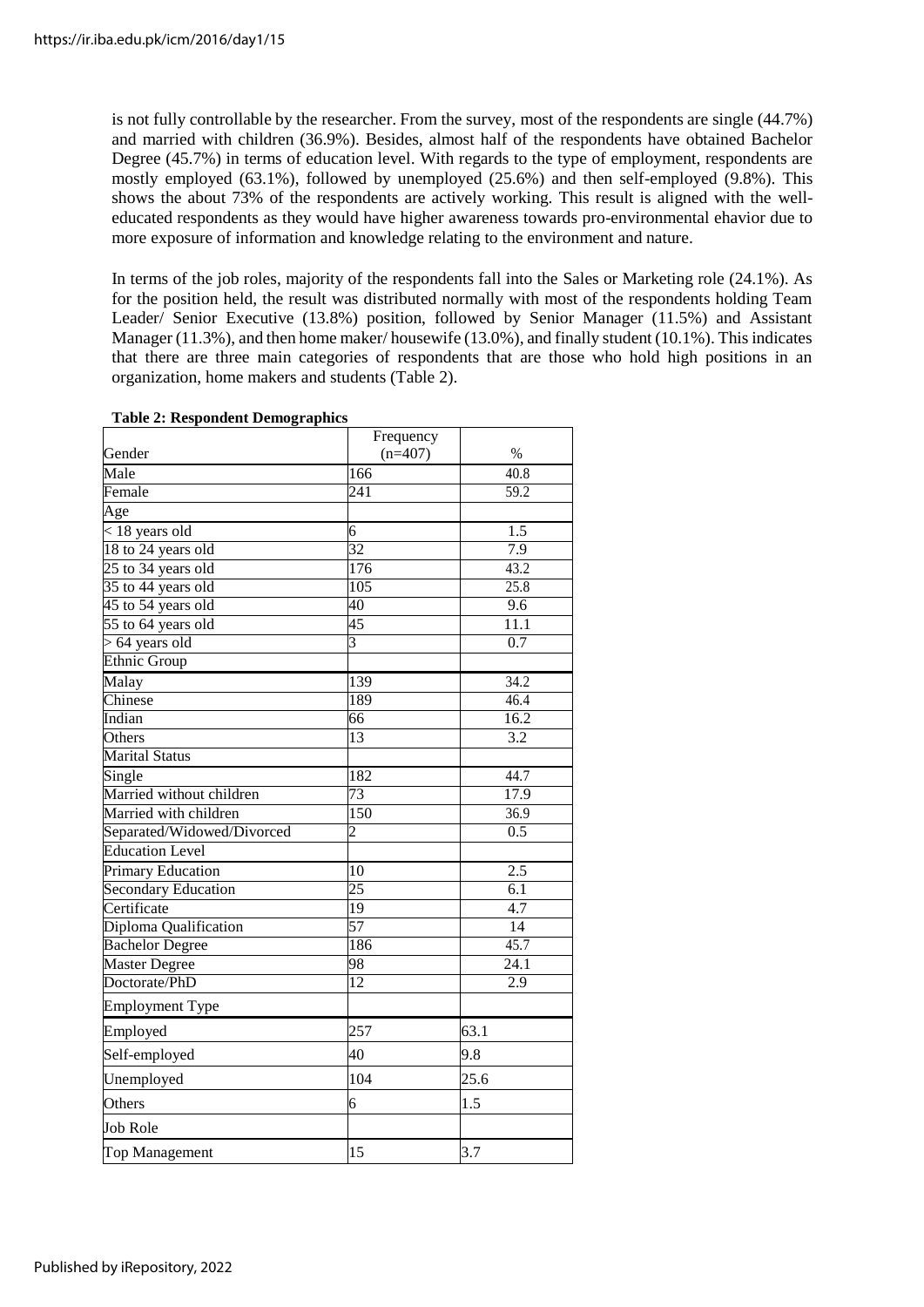| Sales/Marketing                   | 98                      | 24.1           |
|-----------------------------------|-------------------------|----------------|
| Operations/Supply Chain/Logistics | 11                      | 2.7            |
| Product/Branding/Innovation       | 15                      | 3.7            |
| <b>Information Technology</b>     | 26                      | 6.4            |
| Finance/Accounting                | 31                      | 7.6            |
| <b>Human Resource</b>             | 20                      | 4.9            |
| Administration                    | 30                      | 7.4            |
| Creative Arts/Designer/Artist     | $\overline{4}$          | 1              |
| Journalist/Reporter/Copywriter    | $\overline{4}$          | $\overline{1}$ |
| Professor/Lecturer/Teacher        | 33                      | 8.1            |
| Not Applicable                    | 95                      | 23.3           |
| Others                            | 25                      | 6.1            |
| Position                          |                         |                |
| Top Management                    | 15                      | 3.7            |
| Director                          | 14                      | 3.4            |
| <b>General Manager</b>            | $\overline{\mathbf{3}}$ | 0.7            |
| <b>Head of Department</b>         | 19                      | 4.7            |
| Senior Manager                    | 47                      | 11.5           |
| Manager                           | 27                      | 6.6            |
| <b>Assistant Manager</b>          | 46                      | 11.3           |
| Team Leader/Senior Executive      | 56                      | 13.8           |
| Executive                         | 39                      | 9.6            |
| Assistant/Officer/Clerical        | 15                      | 3.7            |
| Student                           | 41                      | 10.1           |
| Home maker/Housewife              | 53                      | 13             |
| Not Applicable                    | 22                      | 5.4            |
| Others                            | 10                      | 2.5            |
| <b>Monthly Income</b>             |                         |                |
| $<$ RM2,000 a month               | 38                      | 9.3            |
| RM2,000 - RM3,999 a month         | 62                      | 15.2           |
| RM4,000 - RM5,999 a month         | 96                      | 23.6           |
| RM6,000 - RM7,999 a month         | 24                      | 5.9            |
| RM8,000 - RM9,999 a month         | 38                      | 9.3            |
| $>$ RM10,000 a month              | 52                      | 12.8           |
| Not Applicable                    | 80                      | 19.7           |
| <b>Reluctant to Reveal</b>        | 17                      | 4.2            |

The first portion of the survey asked participants to describe their behavior and experience according to their length of 3Rs engagement, their perceived importance towards performing 3Rs activities, and their influence to engage in 3Rs. The results show that about half (56%) of the respondents claimed that they have been engaged in 3Rs practices between 1 and 3 years (29%) and 4 to 6 years (27%). In total, the study found that a relatively large number of respondents (>80%) are apparently regular adopters of 3Rs with at least one-year engagement of 3Rs practices. Next, when asked about the importance for adopting 3Rs, majority of the respondents expressed their willingness to adopt 3Rs to help reduce pollution and able to protect the environment (54%), followed by the respondents adopting 3Rs to save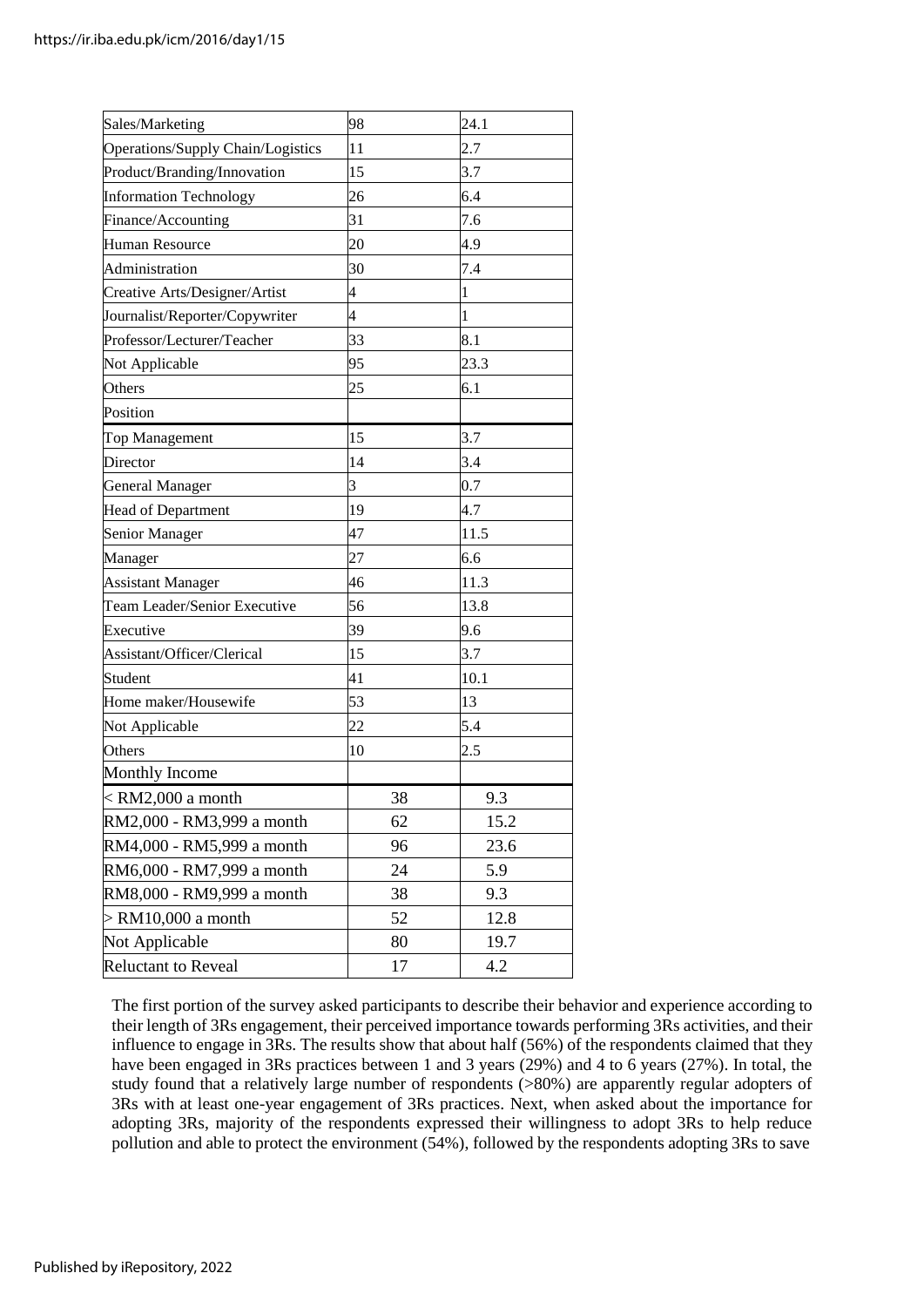the natural resources (31%). Besides, respondents reported that the top three selection of influence towards adopting 3Rs were due to parents or family influence (22%), followed by a similar percentage for self-awareness (20%) and media/ advertisements (17%). However, a relatively small number of them indicated that they had adopted 3Rs due to the influence from teachers, lecturers or professors (10%).

## **5.2. Data Quality and Normality Testing**

Before assessing the measurement model, data were screened and cleaned to avoid any violation of the assumptions. Normality test was conducted to ensure that the assumptions are not violated and could be used for further validation of statistical hypothesis testing. All the variables tested in the normality test have achieved non-significant results, p>0.05 on Shapiro-Wilk statistics, indicating that the distribution of data and scores are normal. Thus, the null hypothesis is rejected and we conclude that the data and scores in this study are normally distributed.

Before moving on to measure the validity and reliability of the data, outlier analysis is performed to identify and detect any possible outliers within the data distribution. After conducting the outlier analysis on the mean of each construct, it is discovered that two constructs have outliers identified. From the boxplot analysis performed, 5 samples from new ecological paradigm and perceived behavioral control are omitted from the subsequent validity and reliability analysis. Hence, this reduces the sample size from 407 to 402 cases.

## **5.3. Independent Samples T-Test**

It is vital to conduct a two-tailed test to examine whether the responses for the two groups are significantly different or the same to limit or reduce nonresponse bias among offline and online data collection (Armstrong and Overton, 1977). Based on the results, all the variables showed a Sig. value above p>0.05 for the Levene's Test for Equality of Variances, indicating that the data does not violate the assumption of equal variance. To assess whether there are differences between the groups, the Sig. (2-tailed) values for the t-test for Equality of Means fall between 0.32 and 0.922, which is larger than p>0.05, demonstrating that the variance of scores for the two groups (offline and online respondents) are the significantly the same. Therefore, there is not a statistically significant difference in the mean scores for online and offline respondents.

## **5.4. Reliability and Validity of Measurement**

Upon confirming that the offline and online respondents are statistically the same, we proceed to assess the validity and reliability of the data. The reliability analysis shows that the Cronbach alphas of each construct are above 0.70, showing a high degree of internal consistency as recommended by Nunnally (1978). The recycle adoption scale demonstrates the highest alpha value at 0.843, while reduce adoption scale indicates the lowest alpha at 0.729. Since all the Cronbach alpha values were above 0.7, item deletion process was not required to be performed in this study. Therefore, the results generallydenote a Cronbach alpha between 0.729 and 0.843, indicating that all the items used for each measurement scale has achieved the recommended reliability and good internal consistency (Table 3).

| Variables                          | Cronbach Alpha |
|------------------------------------|----------------|
| <b>Altruistic Value</b>            | 0.757          |
| Biospheric Value                   | 0.764          |
| <b>Egoistic Value</b>              | 0.835          |
| Perceived Behavioral Control Scale | 0.789          |
| New Ecological Paradigm            | 0.821          |
| Reduce Adoption                    | 0.729          |
| Reuse Adoption                     | 0.785          |
| Recycle Adoption                   | 0.843          |

|  | <b>Table 3: Reliability Analysis of Scaled Variables</b> |  |  |  |
|--|----------------------------------------------------------|--|--|--|
|--|----------------------------------------------------------|--|--|--|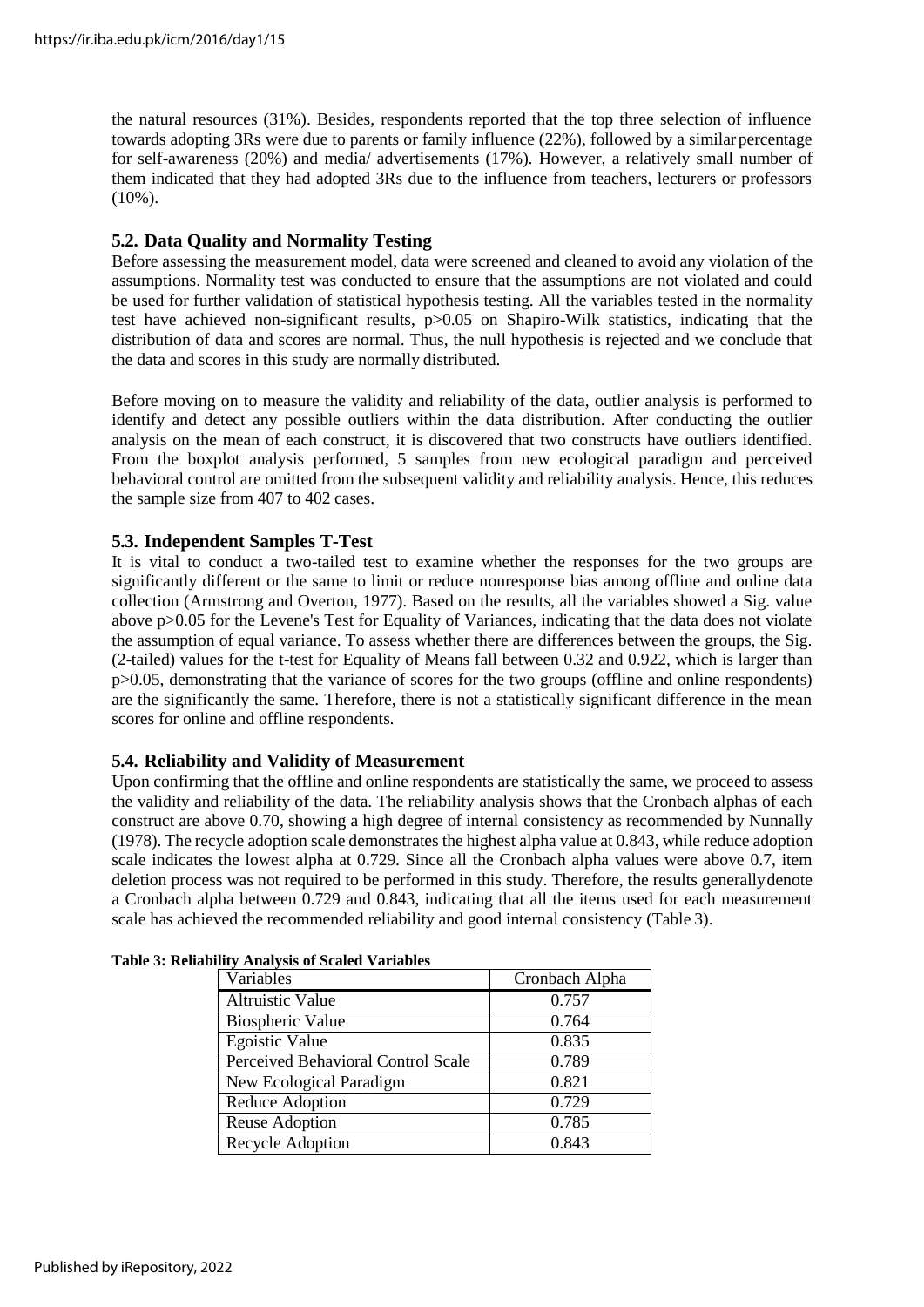The assessment of construct validity can be derived from conducting Exploratory Factor Analysis (EFA). The EFA will be conducted for two loading groups. The first group consist of Altruistic Value, Biospheric Value, Egoistic Value, New Ecological Paradigm and Perceived Behavioral Control; and following by the second group of Reduce Adoption, Reuse Adoption and Recycle Adoption. For the first group, a total of 26 items was factor analyzed by performing Principal Component Analysis utilizing Varimax with Kaiser Normalization. The EFA results indicates that the pool of items captured five distinct factors, excluding the dependent variable. The result indicates that all constructs exceeded the minimum requirement for convergent validity, except for two items, which were deleted (e.g. NEP2 and NEP4) and no longer considered for subsequent analyses as these items either had high cross loadings (above 0.40) or indicated low factor loadings (below 0.40). Although the VBN model constructs of Altruistic Value, Biospheric Value, Egoistic Value and New Ecological Paradigm are based on values, however the result shows that each construct in the VBN model differs from the other constructs and are not overlapping with each other. In other words, each construct is unique from one to another, demonstrating discriminant validity among the constructs assessed.

For the second group, a total of 12 items was factor analyzed by performing Principal Component Analysis utilizing Varimax with Kaiser Normalization. The EFA results shows that the pool of items captured three distinct factors. The MSA test results of 0.711, it demonstrates a middling level of prediction. The BTS is significant at  $p < 0.05$ , supporting the appropriate factorability of the correlation matrix. Subsequently, the three factors extracted from this study can be explained by a percentage of variance criterion approach to validity the analysis. It is shown that only the first three factors recorded eigenvalues above 1 (3.115, 1.770, and 1.091). The results for the first factor accounts for a moderate percentage of 25.962 percent of the total variance, and the three factors extracted account for 60.857 percent of the total variance, which is estimated as satisfactory. To conclude, the test results for the three factors could be used for subsequent investigation of the research questions. A total of 1 item is deleted (e.g. RD2) and no longer considered for subsequent analyses as this item had indicated low factor loading of below 0.40. Hence, the 3-factor solution accounted for 60.86% of the total variance.

## **5.5. Regression Analysis**

The regression analysis is performed after fulfilling the preliminary regression assumptions. All four models have achieved statistical significance ( $p = 0.000$ ) in the regression analysis. The variances explained (R Square) by each model are, following an ascending order of, 10.4 percent (Model B, Reduce Adoption), 17.5 percent (Model C, Reuse Adoption), 39.9 percent (Model D, Recycle Adoption) and 57.4 percent (Model A, 3Rs Adoption). It is shown in Figure 2 that 57.4 percent of the variance in dependent variable "3Rs Adoption" is explained by the independent variables (AV, BV, EV, NEP and PBC) and the significance value is for the entire model is 0.000 ( $p < 0.001$ ). Besides, AV, BV, EV, NEP and PBC are significant contributors to the dependent variable with each of the variables having significance value of  $p < 0.05$ . NEP makes the largest contribution (Beta = 0.461), followed by PBC (Beta = 0.314), BV (Beta = 0.305), AV (Beta = 0.283) and finally EV (Beta =  $-0.151$ ) with the least significant contribution.

From these results, all the hypotheses are supported by the data collected. It seems that new ecological paradigm has demonstrated the greatest effect on  $3Rs$  adoption (Beta = 0.461), whereas egoistic value has exhibited the least effect on new ecological paradigm of 3Rs adoption (Beta = - 0.151). Generally, we can consider all the variables as factors of the adoption of 3Rs (Table 4).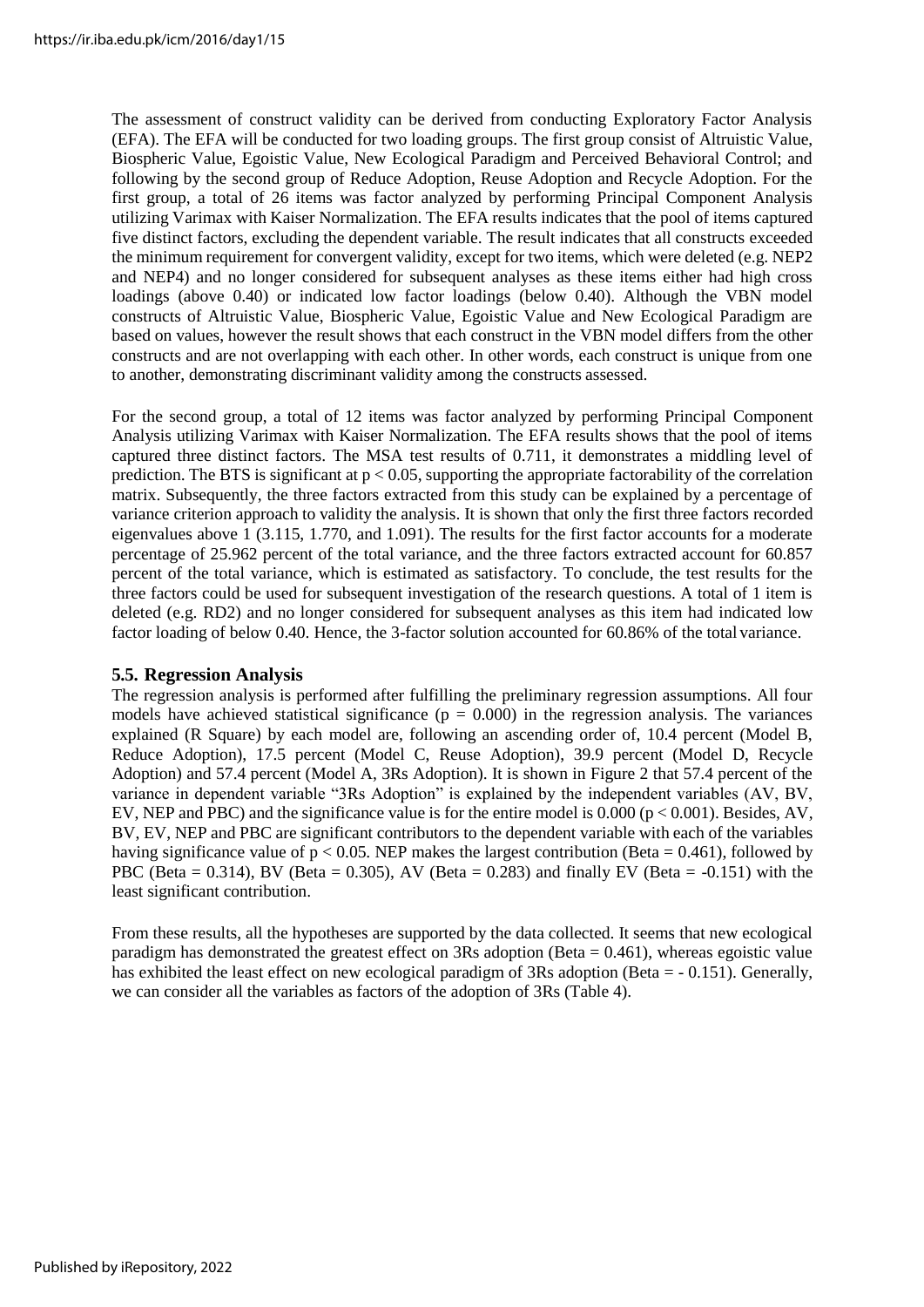|             | rable +. Regressions Analysis Results<br>Dependent | Independent & Mediating      |          |         |       |                              |
|-------------|----------------------------------------------------|------------------------------|----------|---------|-------|------------------------------|
| Model       | Variable                                           | Variables                    | Beta     | t-value | Sig.  | Model Summary                |
| $\mathbf A$ | 3Rs                                                | <b>Altruistic Value</b>      | 0.283    | 3.854   | 0.000 | $F = 16.967$                 |
|             | Adoption<br>$t = 9.993$                            | <b>Biospheric Value</b>      | 0.305    | 8.632   | 0.000 | $p = 0.000$                  |
|             | $p = 0.000$                                        | <b>Egoistic Value</b>        | $-0.151$ | 2.443   | 0.017 | $R = 0.788$                  |
|             |                                                    | New Ecological Paradigm      | 0.461    | 2.364   | 0.010 | $R^2 = 0.574$                |
|             |                                                    | Perceived Behavioral Control | 0.314    | 5.733   | 0.000 | Adj. $R^2 = 0.569$           |
|             | Reduce                                             | <b>Altruistic Value</b>      | 0.196    | 4.025   | 0.000 | $F = 11.529$                 |
|             | Adoption                                           | <b>Biospheric Value</b>      | 0.334    | 5.938   | 0.000 | $p = 0.000$                  |
|             | $t = 10.959$                                       | Egoistic Value               | $-0.136$ | 2.175   | 0.011 |                              |
|             | $p = 0.000$                                        | New Ecological Paradigm      | 0.478    | 7.992   | 0.000 | $R = 0.323$<br>$R^2 = 0.104$ |
|             |                                                    | Perceived Behavioral Control | 0.378    | 3.153   | 0.002 | Adj. $R^2 = 0.093$           |
|             | Reuse                                              | <b>Altruistic Value</b>      | 0.174    | 1.902   | 0.013 | $F = 6.442$                  |
|             | Adoption                                           | <b>Biospheric Value</b>      | 0.229    | 5.503   | 0.000 | $p = 0.000$                  |
|             | $t = 5.784$                                        | <b>Egoistic Value</b>        | $-0.164$ | 3.409   | 0.001 |                              |
|             | $p = 0.000$                                        | New Ecological Paradigm      | 0.342    | 4.765   | 0.000 | $R = 0.373$<br>$R^2 = 0.175$ |
|             |                                                    | Perceived Behavioral Control | 0.280    | 3.128   | 0.002 | Adj. $R^2 = 0.163$           |
|             | Recycle                                            | <b>Altruistic Value</b>      | 0.124    | 2.693   | 0.007 | $F = 19.118$                 |
|             | Adoption                                           | <b>Biospheric Value</b>      | 0.150    | 2.829   | 0.005 | $p = 0.000$                  |
|             | $t = 4.456$                                        | <b>Egoistic Value</b>        | $-0.093$ | 2.081   | 0.038 |                              |
|             | $p = 0.000$                                        | New Ecological Paradigm      | 0.320    | 6.397   | 0.000 | $R = 0.546$<br>$R^2 = 0.399$ |
|             |                                                    | Perceived Behavioral Control | 0.302    | 5.654   | 0.000 | Adj. $R^2 = 0.389$           |

#### **Table 4: Regressions Analysis Results**

Based on the regression results presented in Table 5, all three variables (AV, BV and EV) had significant effect towards NEP. Therefore, the relationship between AV, BV and EV, with NEP as a mediator is tested using the Sobel test. Based on the Sobel test results, all three independent variables (AV, BV and EV) has yielded p-value of less than 0.05, showing that the mediating effect is statistically significant. Thus, the new ecological paradigm is a significant mediating variable between altruistic value, biospheric value and egoistic value, and with 3Rs adoption.

#### **Table 5: Regression and Hypotheses Test Results**

|                | <b>Hypotheses and Hypothesized Paths</b> |                            |          | Sig.  | <b>Results</b> |
|----------------|------------------------------------------|----------------------------|----------|-------|----------------|
| H1             | Altruistic Value                         | → New Ecological Paradigm  | 0.283    | 0.000 | Supported      |
| H <sub>2</sub> | Biospheric Value                         | New Ecological Paradigm    | 0.305    | 0.000 | Supported      |
| H <sub>3</sub> | Egoistic Value                           | New Ecological Paradigm    | $-0.151$ | 0.017 | Supported      |
| H4             | New Ecological Paradigm                  | $\rightarrow$ 3Rs Adoption | 0.461    | 0.010 | Supported      |
| H <sub>5</sub> | Perceived Behavioral Control             | $\rightarrow$ 3Rs Adoption | 0.314    | 0.000 | Supported      |

## **6. Discussion and Implications**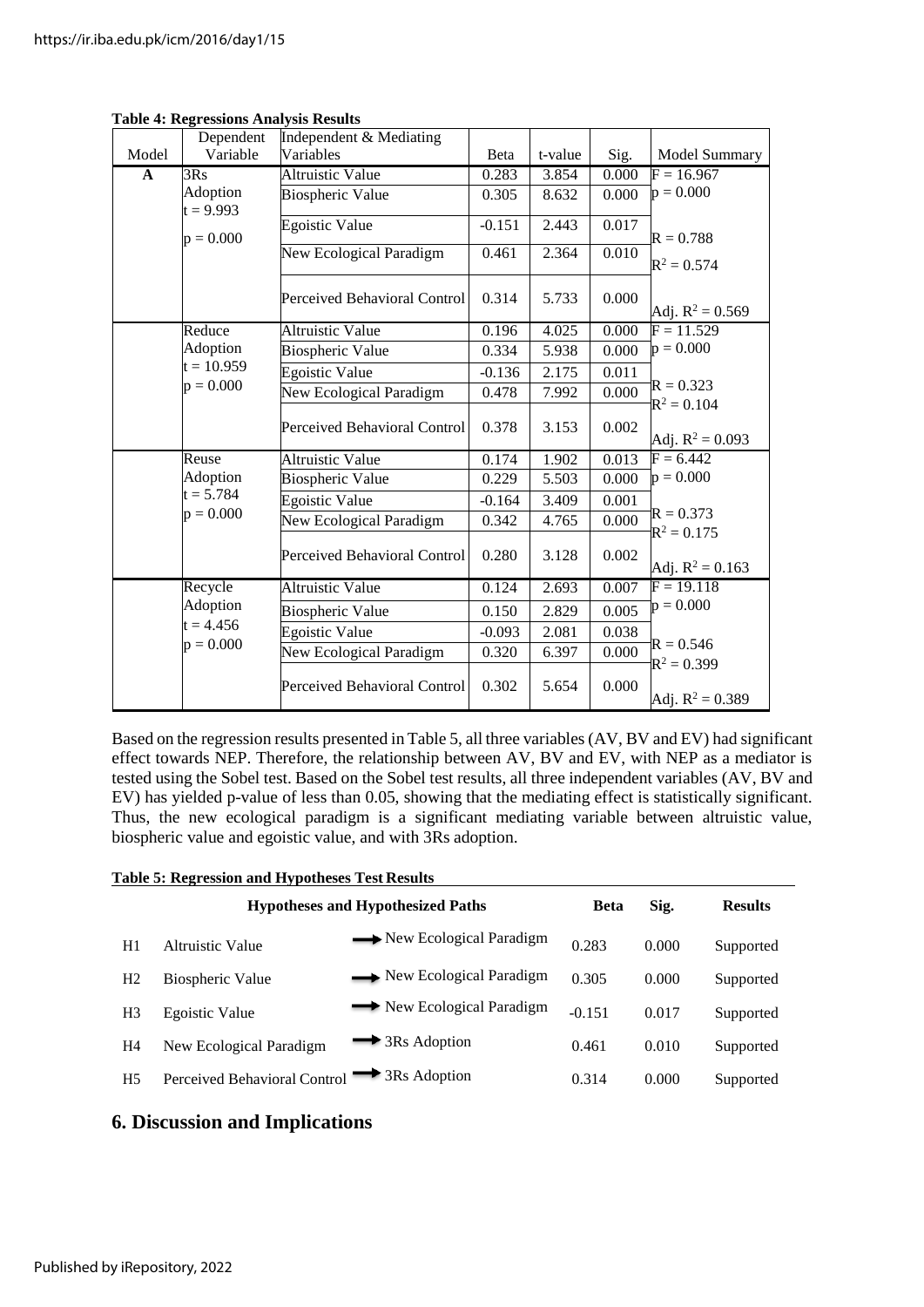This study provides some practical implications and suggestions for marketers, policymakers and public sectors to understand the factors affecting 3Rs adoption among Malaysians. It is vital to examine these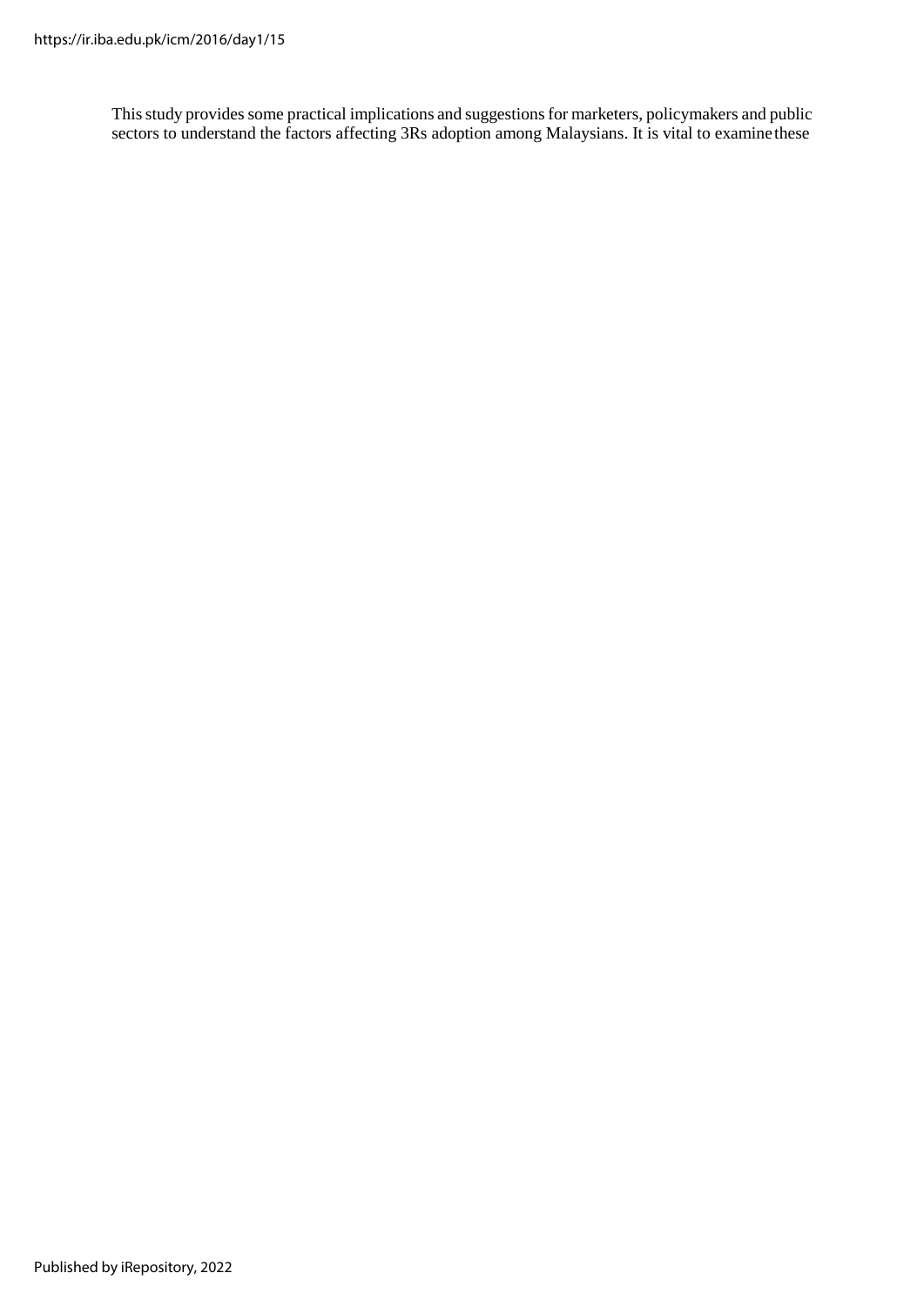factors to build effective communications and strategies for encouraging greater 3Rs adoption among Malaysians. Additionally, it is important to establish pro-environmental values and beliefs towards 3Rs adoption by emphasizing on the causal effect between consumers' action and the consequences of their actions.

Fundamentally, by understanding the profile of 3Rs adopters, who consist of young to middle-aged females with well-educated background and middle class income group, marketers would be able to design effective marketing and communication strategies that influence households to change their behavior of consuming sustainably. Since parents and family plays the highest role in influencing 3Rs adoption, strategies implemented should continuously inspire pro-environmental household behavior by shifting habits and routines towards waste reduction, reusing waste materials and recycling behavior. When children witness their parents adopting 3Rs behavior, they would learn to build proenvironmental self-awareness and carry on this culture in their lives. It is encouraging to note that 97.6% of the respondents who participated in this study are 3Rs adopters.

In addition, this study also emphasizes on the influencing factors of three value orientation, new ecological paradigm and perceived behavioral control on 3Rs adoption. Consumers who gave higher priority to altruistic value and biospheric value were perceived to hold stronger moral obligations to protect the environment as compared to individuals who gave priority to egoistic values. Purely selfinterested consumers would be less likely to adopt 3Rs if the perceived costs is greater than the benefits (Turaga, Howarth & Borsuk, 2010). These findings are in accordance with Nordlund and Garvill's (2002) research in relation to the social dilemmas on value orientations. Nonetheless, these social dilemmas could be resolved by imposing structural solutions (e.g. laws, fines, incentive-based policies or subsidies) or changing behavior through education (e.g. community projects and awareness campaign). As a result, it may pose a challenge to social marketers that aims to develop promotional strategies to increase waste reduction, reusing waste materials and recycling behavior among consumers. This can be argued as such behavior does not usually provide immediate personal benefits to individuals, but rather promotes long term benefits to the society as a whole (Biswas et al., 2000).

According to Turaga, Howarth and Borsuk (2010), corporations should carefully create proenvironmental value structures that promotes sustainable consumption and achieve appropriate relationships between sustainable consumption and economic systems.

Communication messages should also be aimed at motivating consumers' willingness to adoption of 3Rs practices by enhancing their altruistic value and biospheric value, and lowering their egoistic value to achieve greater new ecological paradigm, which are the beliefs leading to bridge the gap between human, nature and the environment. Campaign messages should also consider of how the behavior of one can significantly affect the well-being of others (Culiberg, 2014). As such, Oreg and Katz-Gerro (2006) further stressed that environmental education and programs should involve the basis of nurturing sustainable values, knowledge and problem-solving orientations towards pro-environmental behavior.

Generally, the study's findings are consistent with Barr, Gilg and Ford's (2001) study, indicating that recycling behavior is not the same as reduce and reuse behavior. This implies that when consumers have responsibility, good knowledge and access to recycling facility, it tends to increase the recycling behavior. However, waste reduction is only enhanced when consumers have knowledge about policy instruments, while reuse of waste is increased by the feeling that it is easy and convenient to reuse, and believing that reusing waste materials will make a difference. Thus, if consumers can understand their role and responsibility towards preserving the environment, their behavior to reduce, reuse and recycle will be higher (Culiberg, 2014).

It is argued here that although the respondents in this study demonstrated pro-environmental values and beliefs towards the environment, the holistic framework illustrates that each behavior is diverse from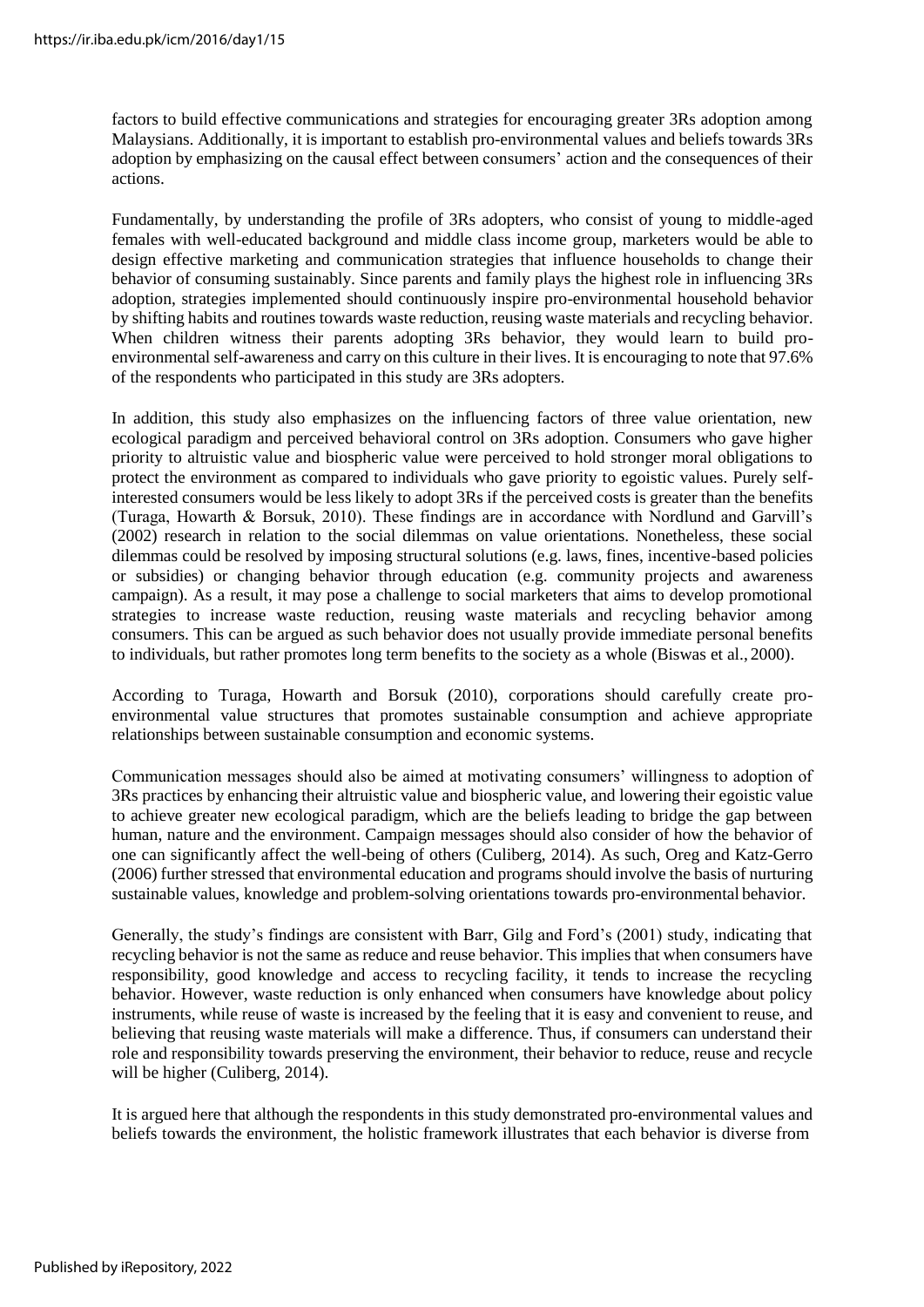another, as seen from the exploratory factor analysis, reliability test, Pearson correlation and hierarchical multiple regression analysis. Therefore, as proposed by Barr,

Gilg and Ford's (2001), policies and strategies aimed at encouraging waste reduction, reuse of waste materials and recycling should be tailored specifically towards addressing different characteristics, behaviors and predictors among consumers to achieve effectiveness in promoting 3Rs adoption.

## **7. Research Contributions**

The research contributions are divided into two parts, which addresses the contributions to both theoretical and managerial.

## **7.1. Theoretical Contributions**

First and foremost, the conceptual model developed in this study makes an important contribution to the past literatures on pro-environmental behavior among consumers by integrating the well-known Theory of Planned Behavior (TPB) into a widely accepted Value-Belief-Norm (VBN) model and subsequently applying them to the context of 3Rs. This study incorporates perceived behavioral control, which was drawn from the Theory of Planned Behavior into the VBN model that was never tested before by past literatures as majority of the research have examined both the models separately. Consequently, the proposed conceptual model highlights the influence of altruistic value, biospheric value, egoistic value, new ecological paradigm and perceived behavioral control on the adoption of 3Rs behavior. In this study, '3Rs adoption' refers to the actual behavior and not merely intentional behavior.

A second contribution is that the research objectives examines the actual objectives of 3Rs adoption and its relationship without speculating its relationship with the actual behavior, whereas previous literatures on 3Rs has either indicated acceptance from respondents' intentions or relating their positive intentions to self-reported behaviors. This is an important implication to demonstrate and measure the actual relationship strength of the behavior so that the various social or marketing campaigns can be properly targeted to address environmental advantages and intensify pro-environmental values and beliefs that are closely linked to behavior. Thus, the present study supports the proposition that 3Rs behavioral intentions do not actually represent the actual adoption behavior (Best & Mayerl, 2013; Park & Ha, 2014).

As a final point, there are several new findings of 3Rs adoption that contributes to theories. Firstly, the positive relationship between altruistic value and biospheric value suggests a positive belief towards new ecological paradigm which positively affects adoption. This finding deserves attention for the development of pro-environmental values and beliefs to increase the adoption of 3Rs. Secondly, lower egoistic value will increase the new ecological paradigm and influences positive behavior, indicating that marketing campaigns should increase the perceived benefits of adopting 3Rs so that this can encourage more involvement for consumers with high egoistic value. As recommended for further research by De Groot and Steg (2007), the three value orientations in this study were able to significantly provide a distinct basis for explaining pro-environmental beliefs and behavior. Thirdly, the positive relationship of perceived behavioral control has directly affected the actual behavior of consumers towards 3Rs adoption. This relationship suggests that behavior depends on the individuals' control towards taking pro-environmental action. Lastly, new ecological paradigm acts as an indirect antecedent to adoption through altruistic value, biospheric value and egoistic value. This finding points out the significant role of new ecological paradigm in 3Rs adoption decisions.

## **7.2. Managerial Contributions**

Firstly, the adoption findings contribute and extends the understanding of 3Rs behavior by investigating and examining the diverse type of waste materials that can consumers can reduce, reuse and recycle, which was recommended by Largo-Wight, Hui and Lange (2012) and Park and Ha (2014). Generally,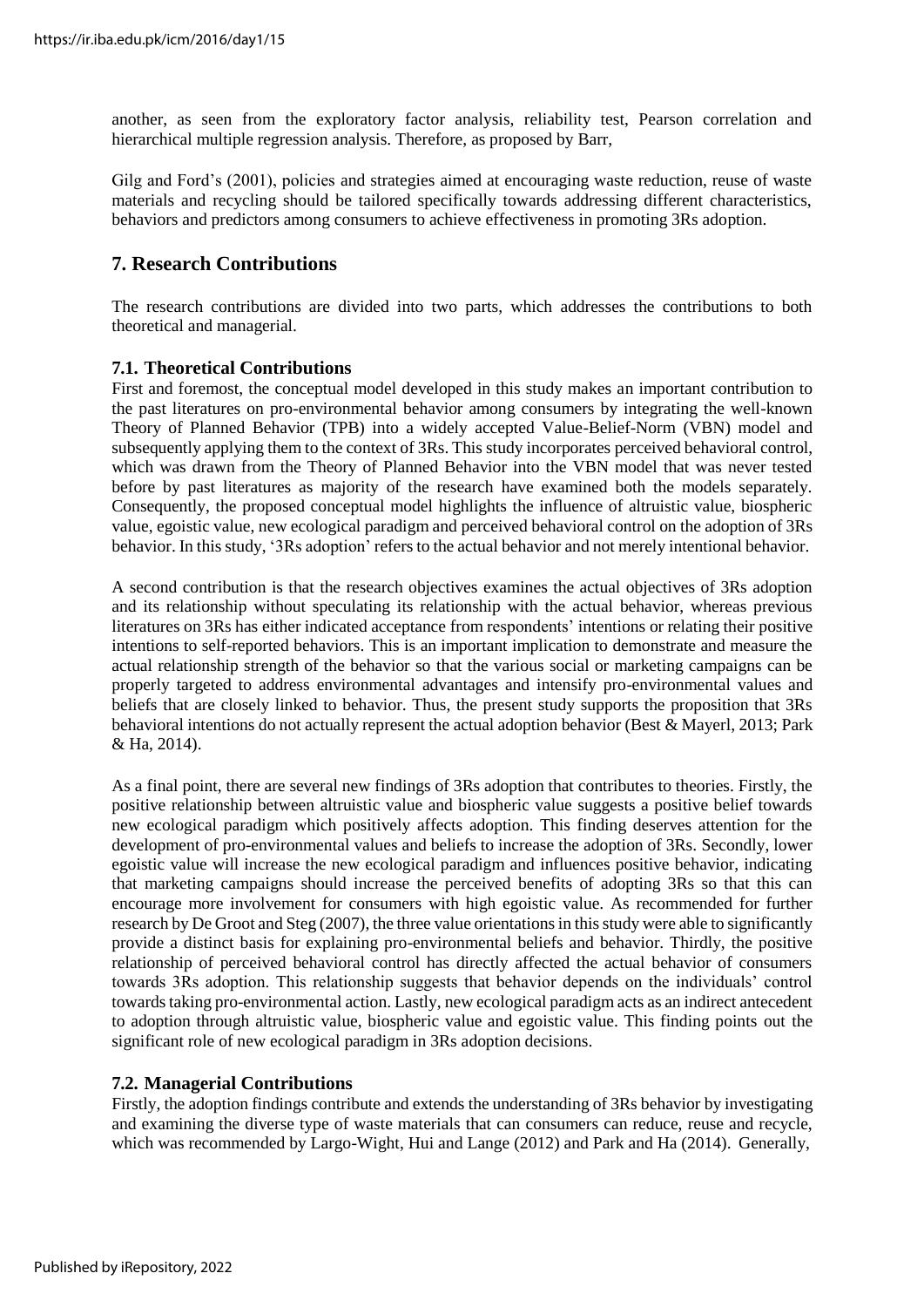the findings in this study showed that most of the Malaysians have the greatest 3Rs behavior of turning off the lights to reduce energy wastage, and reusing and recycling papers instead of throwing them away. Therefore, marketing campaigns can be tailored specifically on increasing varied 3Rs behaviors individually.

Secondly, this contribution is related to the overall consumer behavior. This study confirmed that all the constructs were found to have significant impact on the adoption of 3Rs. One of the prominent reasons that caused individuals to adopt 3Rs is due to the belief that these pro-environmental behaviors can help to reduce pollution and protects the overall environment. This study also validates that marketers and policymakers are beginning to engage into pro-environmental consumption among consumers that goes beyond "green" or "ethical" language, and towards "sustainable" as this incorporates activities or actions that do not necessarily have green or ethical credentials, but they do leave behind long term benefit towards sustaining the biosphere and nature (Gilg, Barr & Ford, 2005).

Further, this study also contributes by providing recommendations that are readily to be applied by institutions that are seeking to encourage greater levels of 3Rs adoption to focus their attention on influencing consumers on psychological issues, such as promoting altruistic and biospheric motivations, and trying to increase perceived behavioral control through continuous education and knowledge. This contribution is vital as it relates directly to 3Rs behavior and adoption decisions.

## **8. Limitations and Future Research**

There are several shortcomings or limitations in this study that are necessary to be highlighted and reflected here. Nevertheless, possible remedial actions have been taken to minimize or reduce the limitation effect on the results.

## **8.1 Generalization of Research Data Set**

First, as there are always the issues relating to the generalizability in consumer behavior studies, the present study is no exception as well. As this study was conducted on Malaysians whose proenvironmental behavior and experience might be influenced by their family culture, lifestyle, education and socio-economic status, the generalizability of the research findings to other countries may have some restrictions. Perhaps if the study had been conducted in developed or less developed countries, the adoption behavior and acceptance of 3Rs findings may differ from this study. Thus, future research should address these generalizability issues by using different samples and conducting cross-cultural studies on 3Rs adoption.

## **8.2. Lack of Sample Representation**

Second, due to the sampling technique employed, which was snowball technique, the respondent profile shows that majority of the participants are Chinese (46.4%). Compared to the overall population in Malaysia, the Malay and Indian population was under represented in the sample. Although all three major ethnic group (Malay, Chinese and Indian) are noted as "Malaysians", their culture, background and social class might differ from one another with regards to 3Rs adoption. Besides, this study did not take into account of the geographic locations of the respondents as different states might have different policies towards reducing, reusing and recycling waste materials.

The study also concentrated on a single country population. Additionally, the sample in this study tended to have a higher level of education. This calls for future research to include equal participants from all three races with mixed backgrounds and from various locations in order to examine a holistic data that can represent Malaysians. It is also vital to validate the study for Malaysians with a lower educational level and less affluent population. Future studies should try to include more countries as this would allow for cross-cultural comparison of 3Rs adoption.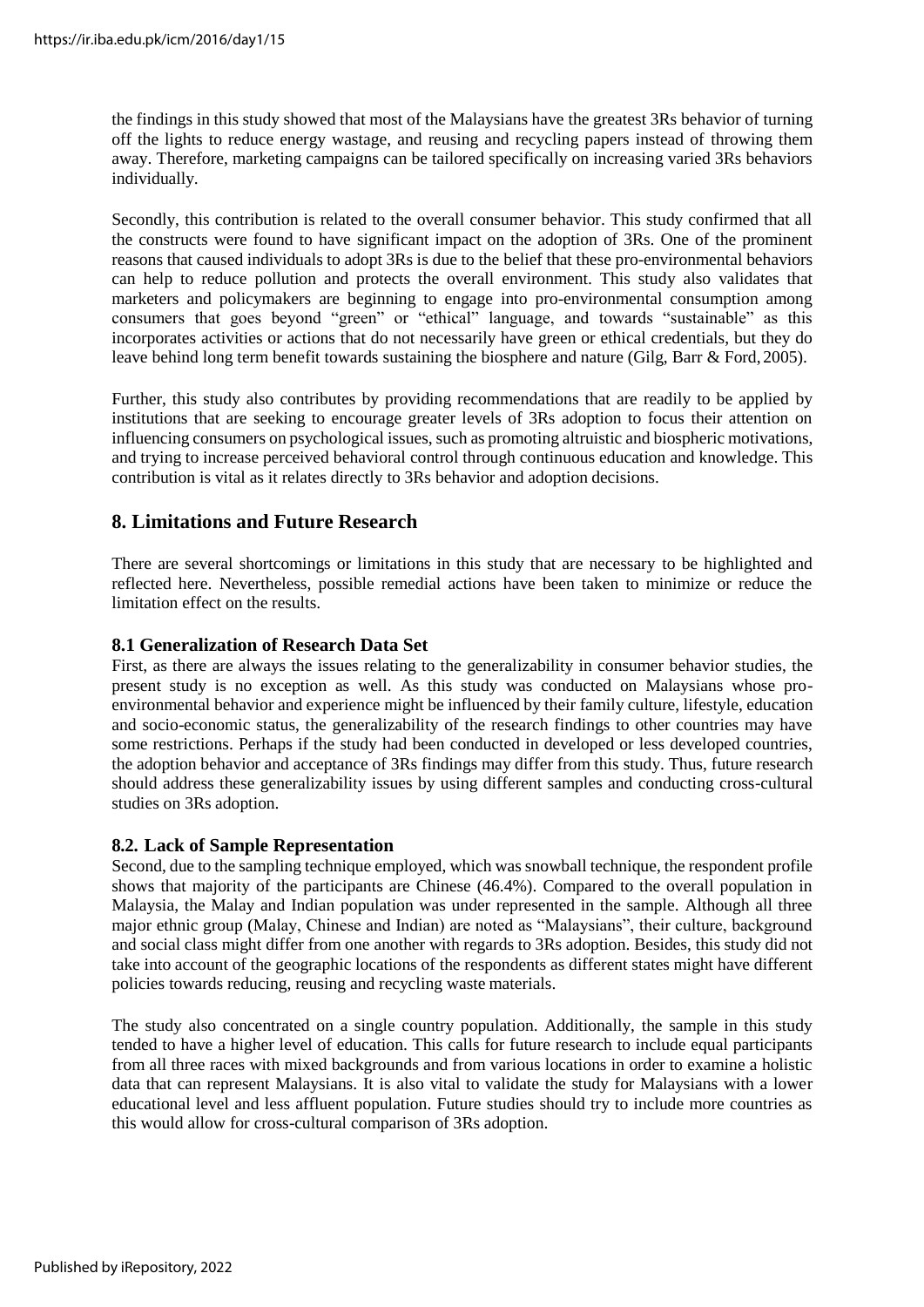## **8.3. Utilizing only Quantitative Data Collection Method**

Third, in this research, only quantitative data collection method was carried out which caused some lacking in the richness and in-depth exploration that could be gathered from mixed-mode data comprising of quantitative and qualitative. Consequently, the findings and conclusions were only made based on quantitative data. In contrast, previous studies conducted on 3Rs adoption (e.g. Hopper & Nielsen, 1991; Derksen & Gartrell, 1993) that employed both quantitative and qualitative analysis were able to report additional in-depth insights and new explorations towards the drivers of 3Rs adoption, acceptance and behavior. Therefore, qualitative analysis, such as interviews, focus groups and experimental studies are strongly proposed for future research.

## **8.4. Limited Constructs Considered**

Fourth, since only a limited number of constructs were included in the model, it may have caused the study to suffer from a narrow focus and slightly under-represented as compared to other studies. Other constructs (e.g. motivations, degree of willingness, moral obligations, environmental knowledge, perceived consumer effectiveness, situational characteristics, education and gender) which are unrelated to psychological factors (values and beliefs) have been left out of this study. However, past studies have claimed that universalism values are more strongly related to social and environmental behaviors and provides the best social-psychological account of environmentalism support (Stern et al., 1999; Aoyagi-Usui, Vinken & Kuribayashi, 2003; De Groot & Steg, 2007; Aguilar-Luzón et al., 2012; Izagirre-Olaizola, Fernández-Sainz & Vicente-Molina, 2015). Nevertheless, future studies should adopt a more inductive approach by including new factors that could emerge from other theories and examine their effects. A more comprehensive model could be developed from the extended VBN model used in this research. Additionally, the role of ascription of responsibility, awareness of consequences and personal norm, which are factors of VBN was explored in this study. Future studies should include an in-depth investigation into how these factors works in union with this model.

## **8.5. Cross-Sectional Restrictions**

Due to the cross-sectional research design used, hence it does not allow for a continuous measure of 3Rs behavior to be obtained. Therefore, future research, using a longitudinal approach, may be able to assess and trace the model in association with 3Rs behavior to complement the findings of this study. Although conducting a longitudinal research design may result in higher cost and more time consuming, nonetheless it could provide stronger causality results and enhance the understanding of sustainable consumption process. Therefore, it is suggested that future research should adopt the longitudinal research design.

## **8.6. Emotional Dimension of the Theories**

Finally, the research also lacked the adoption measurement of emotional dimension to the TRA, TPB and VBN theories. Since the measurement of 'behavior' or 'adoption' construct are related to feelings or emotions, it would be potentially worthwhile for future research to extend the current findings by including the emotional elements in the study.

## **9. Conclusion**

The results of this study highlighted that the VBN and TPB model can serve as a fundamental conceptual model to predict 3Rs adoption among Malaysians. Despite several past research have adopted both theories to study on the antecedents of 3Rs adoption, however, this research integrated the key constructs from both theories to explain the actual behavior of consumers towards adopting 3Rs. Moreover, the research model is one of the first studies to incorporate TPB construct of perceived behavioral control with VBN model. Apart from that, the study has also built on current knowledge about consumers' adoption patterns, behavior and experience, which provides a more comprehensive and holistic understanding of 3Rs adoption.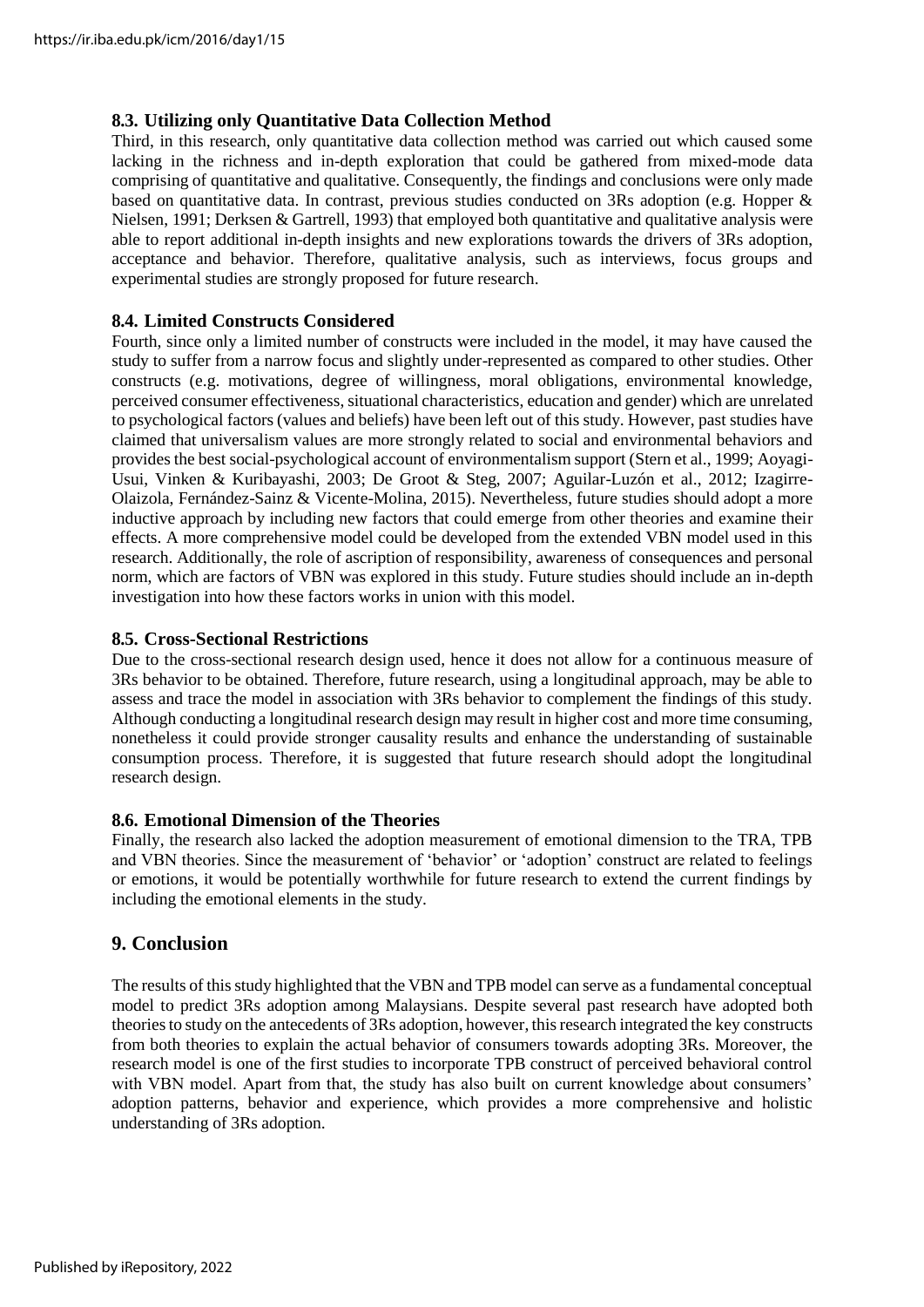The research model also helped to explain the values and beliefs factors that determine and drive the pro-environmental behavior. In addition, this study suggests that various related constructs may be integrated into one research model, so that the understanding and prediction of 3Rs adoption is far more comprehensively grounded rather than by using only one theory. Furthermore, the individual components of reduce, reuse and recycle which has been outlined in this present study can also greatly assist marketers, institutions, policymakers and public sectors to tailor effective strategies and promotions towards increasing 3Rs adoption. To conclude, the research model presented in this study provides an integrated foundation based on existing research and demonstrates a holistic view of waste reduction, reusing waste material and recycling behavior. It also acts as an integral groundwork for future systematic research in the area of sustainable consumption and pro-environmental behavior.

## **Acknowledgment**

The authors thank the Ministry of Higher Education (MOHE), Malaysia for sponsoring this project through the Fundamental Research Grant Scheme (FRGS).

## **References**

- Aguilar-Luzón, M. C., García-Martínez, J. Á., Calvo-Salguero, A., & Salinas, J. M. (2012). "Comparative Study between the Theory of Planned Behavior and the Value-Belief-Norm Model Regarding the Environment, on Spanish Housewives' Recycling Behavior". *Journal of Applied Social Psychology*, 42(11), 2797-2833.
- Ajzen, I. (1991). "The Theory of Planned Behavior". *Organizational Behavior and Human Decision Processes*, 50, 179-211.
- Aoyagi-Usui, M, Vinken, H. & Kuribayashi, A. (2003). "Pro-Environmental Attitudes and Behaviours: An International Comparison", *Human Ecology Review*, 10, 23-31.
- Armstrong, J., & Overton, T. (1977). "Estimating Nonresponse Bias in Mail Surveys". *Journal of Marketing Research*, 14(3), 396-402.
- Barr, S., Gilg, A., & Ford, N. J. (2001). "Differences between Household Waste Reduction, Reuse and Recycling Behavior: A Study of Reported Behaviors, Intention and Explanatory Variables". *Environmental & Waste Management*, 4(2), 69-82.
- Berger, I., & Corbin, R. (1992). "Perceived Consumer Effectiveness and Faith in others as Moderators of Environmentally Responsible Behaviors". *Journal of Public Policy & Marketing*, 11(2), 79- 89.
- Bernstad, A. (2014). "Household Food Waste Separation Behavior and the Importance of Convenience". *Waste Management*, 34(7), 1317-1323.
- Best, H. J. and Mayerl, J. (2013). "Values, Beliefs, Attitudes: An Empirical Study on the Structure of Environmental Concern and Recycling Participation Values, Beliefs, Attitudes: An Empirical Study on the Structure of Environmental Concern and Recycling Participation". *Social Science Quarterly* (Wiley-Blackwell), 94(3), 691-714.
- Biswas, A., Licata, J. W., McKee, D., Pullig, C., & Daughtridge, C. (2000). "The Recycling Cycle: An Empirical Examination of Consumer Waste Recycling and Recycling Shopping Behaviors". *Journal of Public Policy & Marketing*, 19(1), 93–105.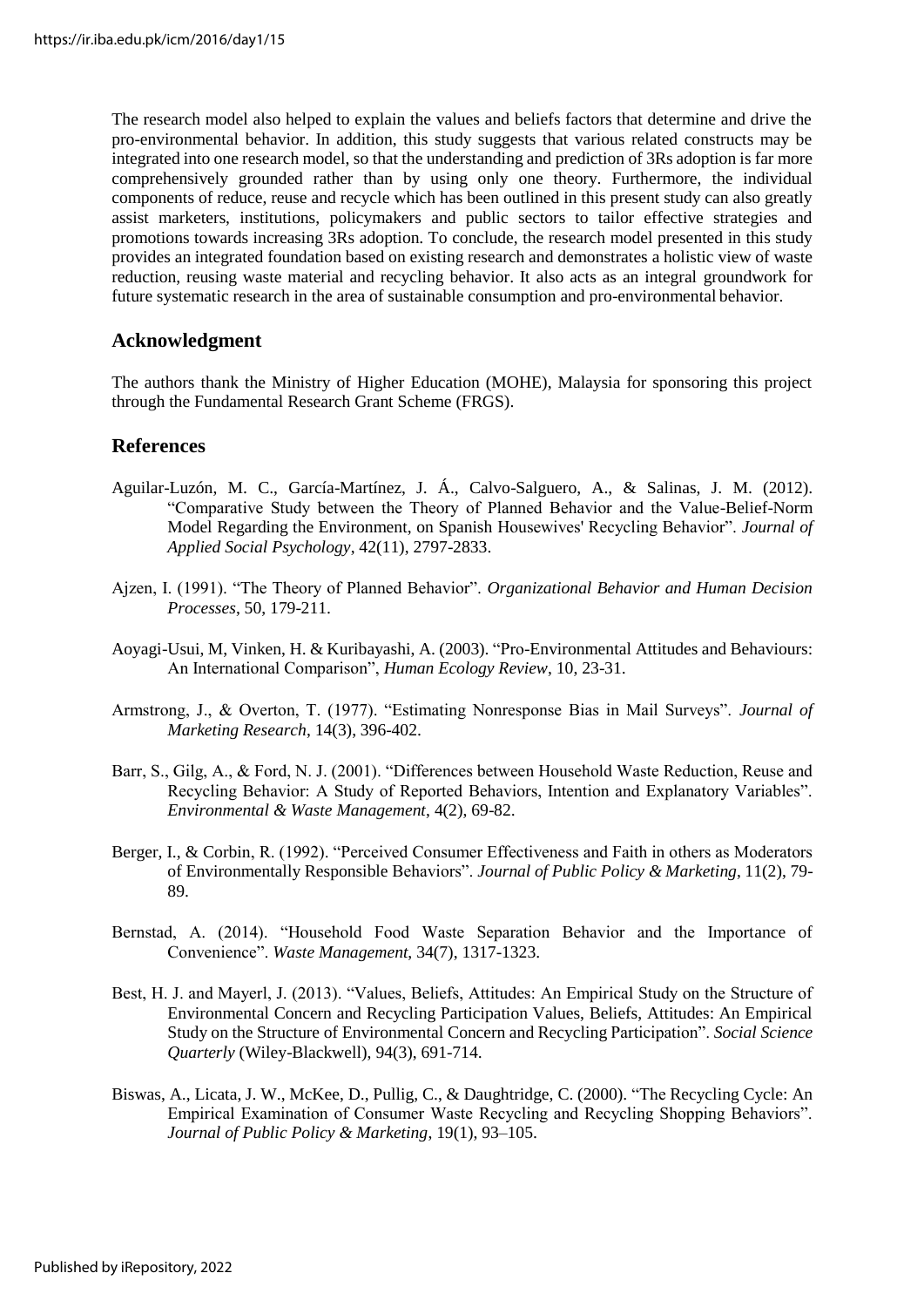- Chan, R. Y. (2001). "Determinants of Chinese Consumers' Green Purchase Behavior". *Psychology & Marketing*, 18(4), 389-413.
- Cecere, G., Mancinelli, S., & Mazzanti, M. (2014). "Waste Prevention and Social Preferences: The Role of Intrinsic and Extrinsic Motivations". *Ecological Economics*, 107, 163-176.
- Chen, X., Peterson, M. N., Hull, V., Lu, C., Lee, G. D., Hong, D., & Liu, J. (2011). "Effects of Attitudinal and Sociodemographic Factors on Pro-Environmental Behaviour in Urban China". *Environmental Conservation*, 38(1), 45-52.
- Corbett, J. (2003). "Altruism, Self-Interest and the Reasonable Person Model of Environmentally Responsible Behavior". *Science Communication*, 20(10), 1-22.
- Corraliza, J. A., & Berenguer, J. (2000). "Environmental Values, Beliefs and Actions: A Situational Approach". *Environment and Behavior*, 32, 832-848.
- Culiberg, B. (2014). "Towards an Understanding Of Consumer Recycling From An Ethical Perspective". *International Journal of Consumer Studies*, 38(1), 90-97.
- Davies, J., Foxall, G. R., & Pallister, J. (2002). "Beyond The Intention–Behaviour Mythology an Integrated Model of Recycling. Marketing theory, 2(1), 29-113.
- De Groot, J., & Steg, L. (2007). "Value Orientations to Explain Beliefs Related to Environmental Significant Behavior - How to Measure Egoistic, Altruistic, and Biospheric Value Orientations". *Environment and Behavior*, 40(3), 330-354.
- Demarque, C., Charalambides, L., Hilton, D. J., & Waroquier, L. (2015). "Nudging Sustainable Consumption: The Use of Descriptive Norms to Promote a Minority Behavior in a Realistic Online Shopping Environment". *Journal of Environmental Psychology*, 43166-43174.
- Derksen, L., & Gartrell, J. (1993). "The Social Context of Recycling". *American Sociological Review*, 58(3), 434–442.
- Dietz, T., Stern, P. C., & Guagnano, G. A. (1998). "Social Structural and Social Psychological Bases of Environmental Concern". *Environment and Behavior*, 30(4), 450-471.
- Dolan, P. (2002). "The Sustainability of 'Sustainable Consumption'". *Journal of Macromarketing*, 22(2), 170-181.
- Dunlap, R. E., & Van Liere, K. D. (1978). "The 'New Environmental Paradigm'". *The Journal of Environmental Education*, 9(4), 10-19.
- Gifford, R., & Nilsson, A. (2014). "Personal and Social Factors that Influence Pro-Environmental Concern and Behaviour: A Review". *International Journal of Psychology*, 49(3), 141-157.
- Gilg, A., Barr, S., & Ford, N. (2005). "Green Consumption or Sustainable Lifestyles? Identifying the Sustainable Consumer". *Futures*, 37(6), 481-504.
- Greaves, M., Zibarras, L. D., & Stride, C. (2013). "Using the Theory of Planned Behavior to Explore Environmental Behavioral Intentions in the Workplace". *Journal of Environmental Psychology*, 34, 109-120.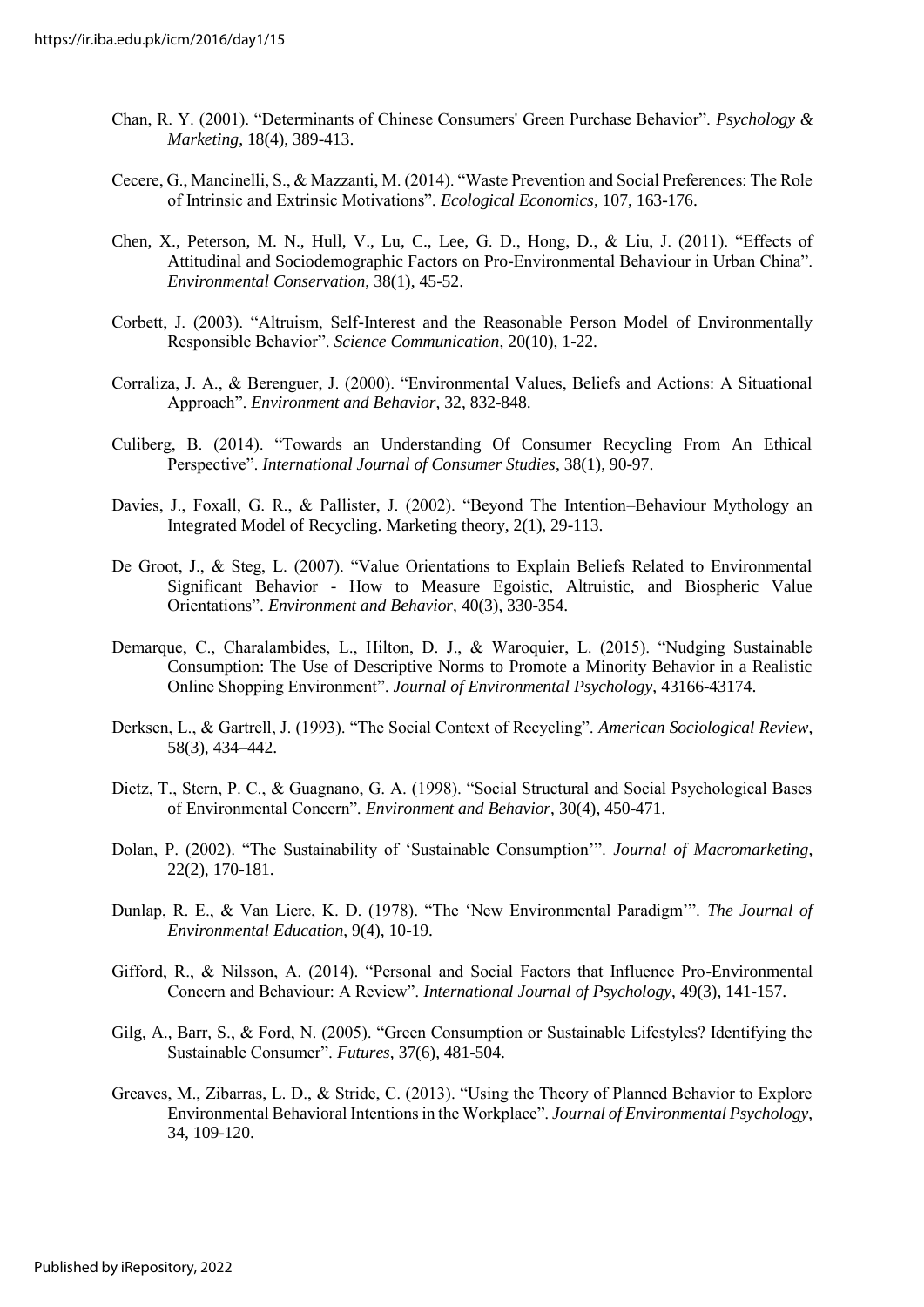- Hair, F. J., Anderson, R. E., Tatham, R. L., & Black, W. C. (1998). *Multivariate Data Analysis* (5th Ed.). Englewood Cliffs, NJ: Prentice Hall Inc.
- Haron, S. A., Paim, L., & Yahaya, N. (2005). "Towards Sustainable Consumption: An Examination of Environmental Knowledge among Malaysians". *International Journal of Consumer Studies*, 29(5), 426-436.
- Heberlein, T.A. (1981). "Environmental Attitudes". *Zeitschrift für Umweltpolitik*, 2, 241-270.
- Hopper, J. R. & Nielsen, J. M. (1991). "Recycling as Altruistic Behavior: Normative and Behavioral Strategies to Expand Participation in a Community Recycling Program". *Environment and Behavior*, 23(2), 195-220.
- Izagirre-Olaizola, J., Fernández-Sainz, A., & Vicente-Molina, M. A. (2015). "Internal Determinants of Recycling Behaviour by University Students: A Cross-Country Comparative Analysis". *International Journal of Consumer Studies*, 39(1), 25-34.
- Jones, P., Comfort, D., & Hillier, D. (2009). "Marketing Sustainable Consumption within Stores: A Case Study of the UK's Leading Food Retailers". *Sustainability,* 1, 815-826.
- Karp, D. G. (1996). "Values and their Effect on Pro-Environmental Behavior". *Environment and Behavior*, 28(1), 111-133.
- Largo-Wight, E., Hui, B., & Lange, L. (2012). "An Empirical Test of an Expanded Version of the Theory of Planned Behavior in Predicting Recycling Behavior on Campus". *American Journal of Health Education*, 43(2), 66.
- Lee, K. (2014). "Predictors of Sustainable Consumption among Young Educated Consumers in Hong Kong", *Journal of International Consumer Marketing*, 26(3), 217-238.
- Martinho, G., Pires, A., Portela, G., & Fonseca, M. (2015). "Factors Affecting Consumers' Choices Concerning Sustainable Packaging During Product Purchase and Recycling". *Resources, Conservation & Recycling*, 103, 58-68.
- Moh, Y. C., & Manaf, L. A. (2014). "Overview of Household Solid Waste Recycling Policy Status and Challenges in Malaysia". *Resources, Conservation and Recycling*, 82, 50-61.
- Mukherji, J., & Mukherji, A. (2012). "Attitudes toward Sustainable Consumption: The Impact of Business Education and Personal Values". *Competition Forum*, 10(1), 170-175.
- Nameghi, E. N., & Shadi, M. A. (2013). "Affective and Cognitive: Consumers Attitude Toward Practicing Green (Reducing, Recycling & Reusing)". *International Journal of Marketing Studies*, 5(1), 157.
- Nigbur, D., Lyons, E., & Uzzell, D. (2010). "Attitudes, Norms, Identity and Environmental Behaviour: Using an Expanded Theory of Planned Behaviour to Predict Participation in a Kerbside Recycling Programme". *British Journal of Social Psychology*, 49(2), 259-284.
- Nordlund, A., & Garvill,J. (2002). "Value Structures behind Proenvironmental Behavior". *Environment and Behavior*, 34, 740–756.

Nunnally, J. C. (1978). *Psychometric Theory*, 2nd Edition, New York: McGraw-Hill.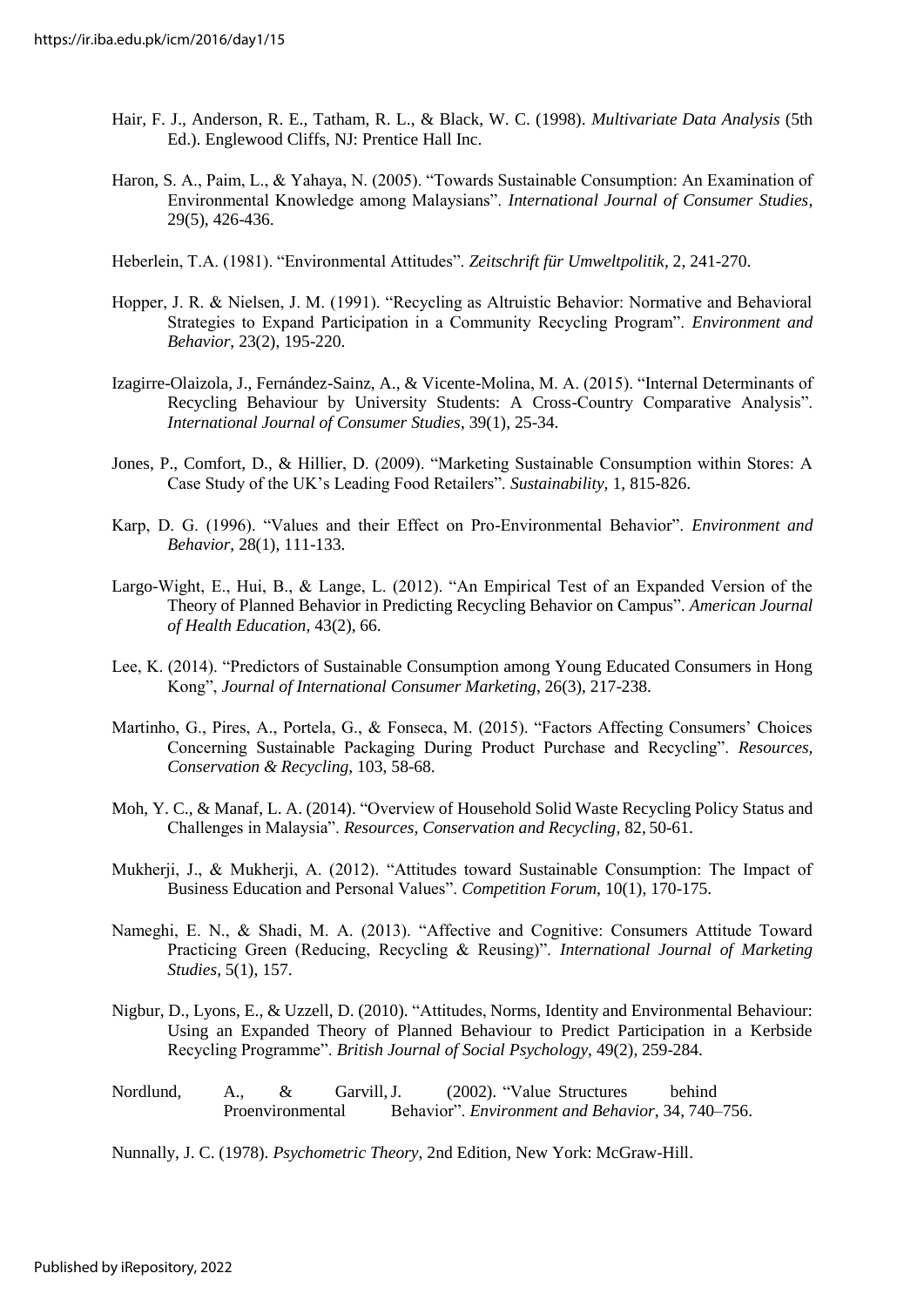- Oreg, S. & Katz-Gerro, T. (2006). "Predicting Proenvironmental Behavior Cross-Nationally: Values, the Theory of Planned Behavior, and Value-Belief-Norm Theory". *Environment and Behavior*, 11(10), 1-23.
- Paco, A., Alves, H., & Shiel, C. (2013). "Development of a Green Consumer Behaviour Model". *International Journal of Consumer Studies*, 37(4), 414-421.
- Pakpour, A. H., Zeidi, I. M., Emamjomeh, M. M., Asefzadeh, S., & Pearson, H. (2014). Household Waste Behaviours among a Community Sample in Iran: an Application of the Theory of Planned Behaviour". *Waste Management*, 34(6), 980-986.
- Park, J., & Ha, S. (2014). "Understanding Consumer Recycling Behavior: Combining the Theory of Planned Behavior and the Norm Activation Model". *Family & Consumer Sciences Research Journal*, 42(3), 278-291.
- Peattie, K., & Peattie, S. (2009). "Social Marketing: A Pathway to Consumption Reduction?" *Journal of Business Research*, 62, 260–268.
- Sahakian, M., & Wilhite, H. (2014). "Making Practice Theory Practicable: Towards More Sustainable Forms of Consumption". *Journal of Consumer Culture*, 14(1), 25-44.
- Saunders, M., Lewis, P., and Thornhill, A. (2015). *Research Methodsfor Business Students*, 6th Edition, Pearson, Essex, England.
- Schrader, U. & Thogersen, J. (2011). "Putting Sustainable Consumption into Practice". *Journal of Consumer Policy*, 34, 3-8.
- Schwartz, S. H. (1992). Universals in the Content and Structure of Values: Theoretical Advances and Empirical Tests in 20 Countries". *Advances in Experimental Social Psychology*, 25(1), 1-65.
- Sidique, S. F., Joshi, S. V., & Lupi, F. (2010). Factors Influencing the Rate of Recycling: An Analysis of Minnesota Counties". *Resources, Conservation and Recycling*, 54(4), 242-249.
- Steel, B. S. (1996). "Thinking Globally and Acting Locally? Environmental Attitudes, Behaviour and Activism". *Journal of Environmental Management*, 47(1), 27-36.
- Steg, L., & Vlek, C. (2009). "Encouraging Pro-Environmental Behaviour: An Integrative Review and Research Agenda". *Journal of Environmental Psychology*, 29, 309-317.
- Stern, P. C. (2000). "Toward a Coherent Theory of Environmentally Significant Behavior". *Journal of Social Issues*, 56(3), 407-424.
- Stern, P. C., Dietz, T., & Guagnano, G. A. (1995). "The New Ecological Paradigm in Social-Psychological Context". *Environment and Behavior*, 27(6), 723-743.
- Stern, P. C., Dietz, T., Abel, T., Guagnano, G. A., & Kalof, L. (1999). "A Value-Belief-Norm Theory of Support for Social Movements: The Case of Environmentalism". *Human Ecology Review*, 681-698.
- Tanner, C., & Kast, S. W. (2003). "Promoting Sustainable Consumption: Determinants of Green Purchases by Swiss Consumers". *Psychology and Marketing*, 20(10), 883-902.